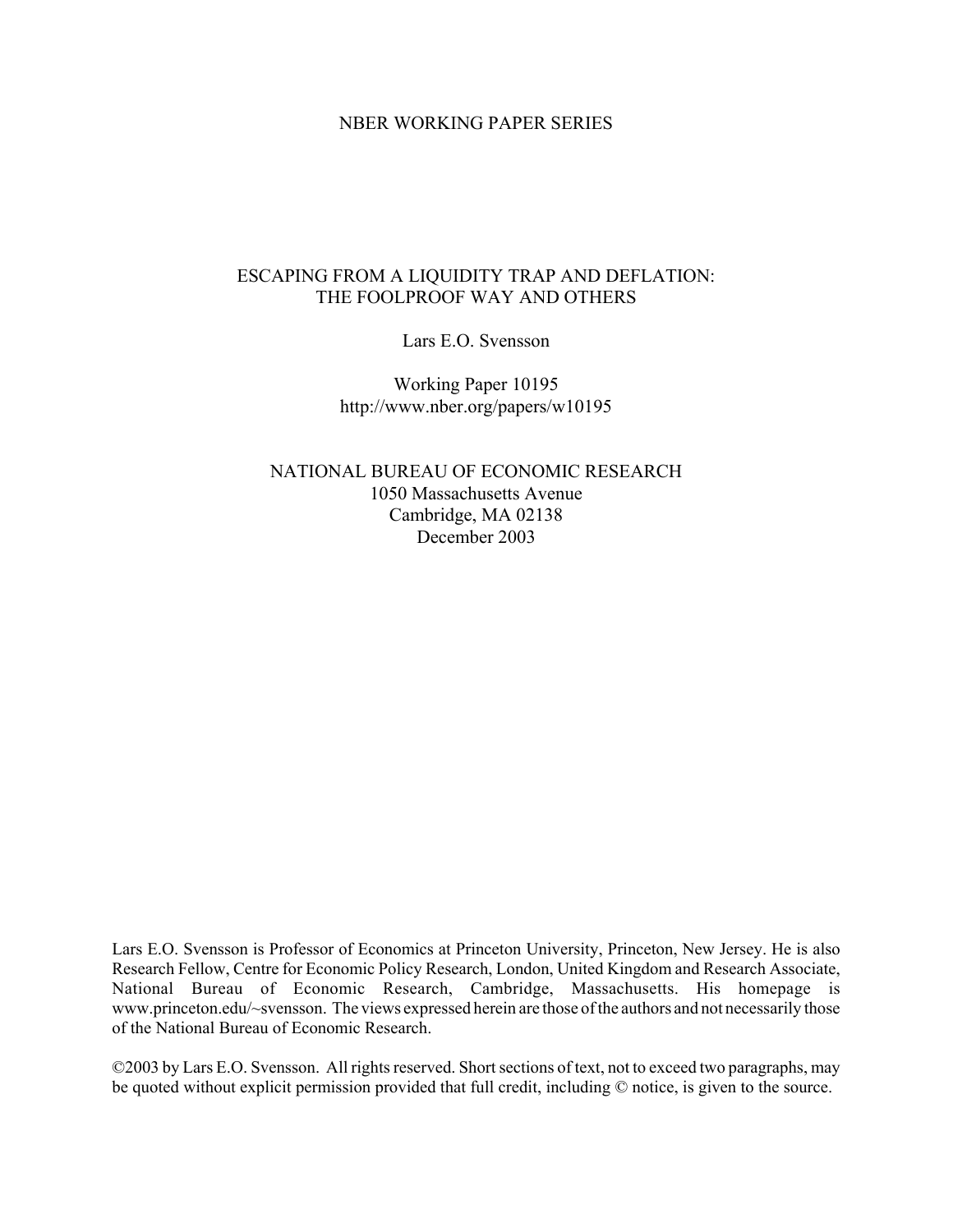Escaping from a Liquidity Trap and Deflation: The Foolproof Way and Others Lars E.O. Svensson NBER Working Paper No. 10195 December 2003 JEL No. E52, F31, F33, F41

#### **ABSTRACT**

Existing proposals to escape from a liquidity trap and deflation, including my "Foolproof Way," are discussed in the light of the *optimal* way to escape. The optimal way involves three elements: (1) an explicit central-bank commitment to a higher future price level; (2) a concrete action that demonstrates the central bank's commitment, induces expectations of a higher future price level and jump-starts the economy; and (3) an exit strategy that specifies when and how to get back to normal. A currency depreciation is a direct consequence of expectations of a higher future price level and hence an excellent *indicator* of those expectations. Furthermore, an *intentional* currency depreciation and a crawling peg, as in the Foolproof Way, can implement the optimal way and, in particular, induce the desired expectations of a higher future price level. I conclude that the Foolproof Way is likely to work well for Japan, which is in a liquidity trap now, as well as for the euro area and the United States, in case either would fall into a liquidity trap in the future.

Lars E.O. Svensson Department of Economics Fisher Hall Princeton University Princeton, NJ 08544-1021 and NBER svensson@princeton.edu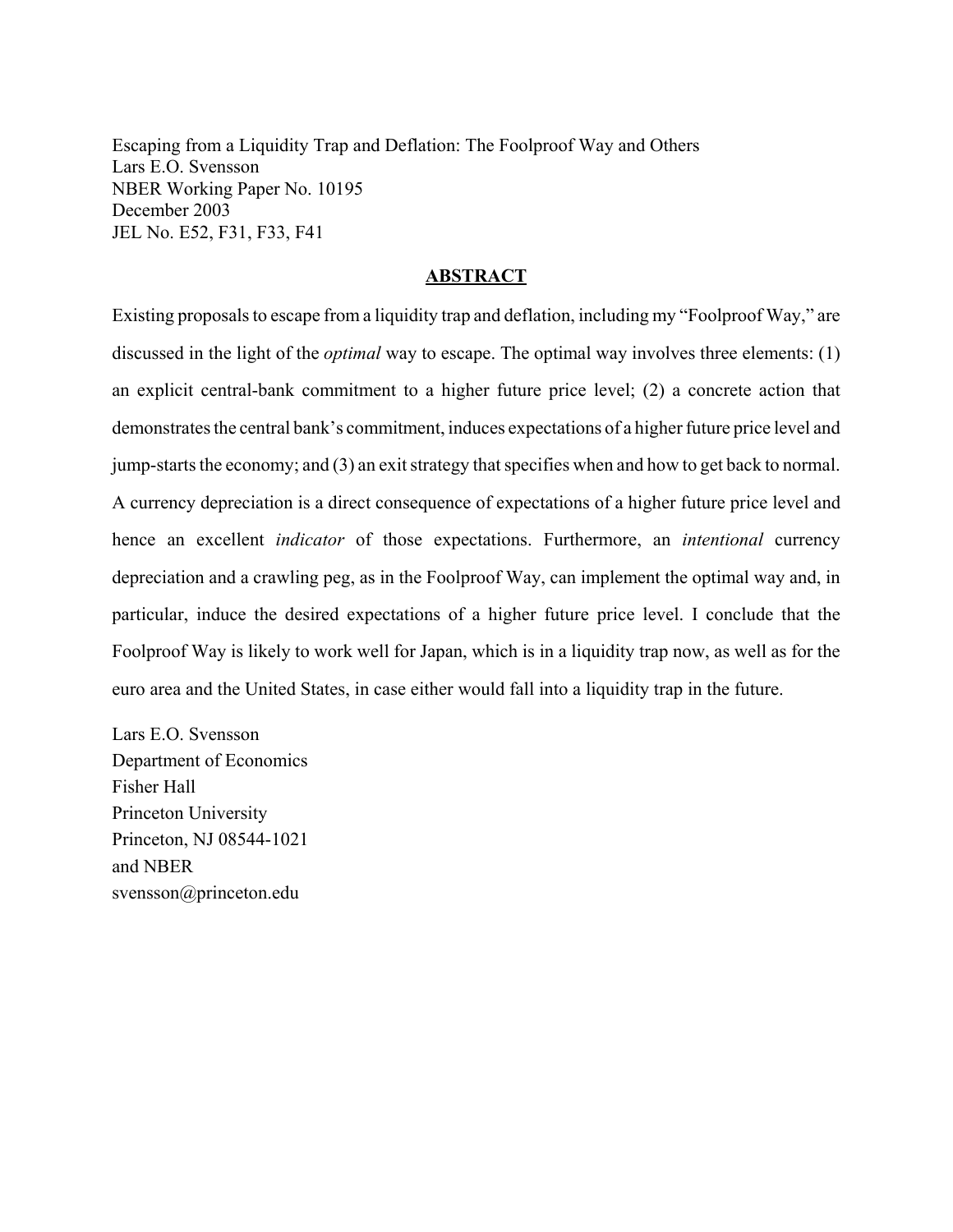## **Introduction**

In the last decade or two, central banks all over the world have been quite successful in achieving low and stable inflation. Average annual inflation in the industrialized countries has fallen to a level below 2 percent. Average inflation has not been so low since the 1950s, as shown in Table 1. In emerging countries, inflation is now the lowest since the 1960s (International Monetary Fund (2003b)).

> Table 1. Average annual inflation in industrial countries (consumer price index, percent)

> > 1950-59 2.8 1960-69 3.2 1970-79 8.2 1980-89 5.6 1990-99 2.7 2000-03 1.8

(Source: International Monetary Fund (2003b).)

These gains against inflation are good news. They have brought substantial benefits in terms of reduced distortions, less uncertainty, and improved resource allocation. But they also raise new risks. Unanticipated negative shocks to demand or supply can always cause recessions and lower inflation − and, starting from a low inflation level, even deflation. In such a situation, the appropriate response by central banks is to lower interest rates and this way stimulate the economy out of recession and too low inflation. But with low inflation or even deflation, a negative interest rate may be required to provide sufficient stimulus to the economy, whereas nominal interest rates cannot fall below zero. The economy might then become caught in a liquidity trap and a prolonged recession and deflation.

This paper begins with a discussion of the causes and consequences of a liquidity trap and deflation, with some emphasis to Japan's experience since the 1990s. It then discusses policy options for preventing a liquidity trap and deflation from occurring and for escaping from a liquidity trap and deflation if they have already occurred. Whereas policy for avoiding a liquidity trap and deflation is less controversial, there is a fair amount of controversy about the range of policies to escape from a liquidity trap and deflation, including my own proposal, the "Foolproof Way" (Svensson (2001, 2002)).

# **Causes and Consequences of a Liquidity Trap and Deflation**

How can a liquidity trap and deflation arise, and why are they a problem? An increasing number of central banks aim both to stabilize inflation around a low level and to keep output close to its potential level. But monetary policy operates under considerable and unavoidable uncertainty about the state of the economy and the size and lag of the economy's response to monetary-policy actions. Unanticipated shocks to demand and supply are unavoidable. Because of the lags in the effect of monetary-policy actions, good central banks are forward-looking, use available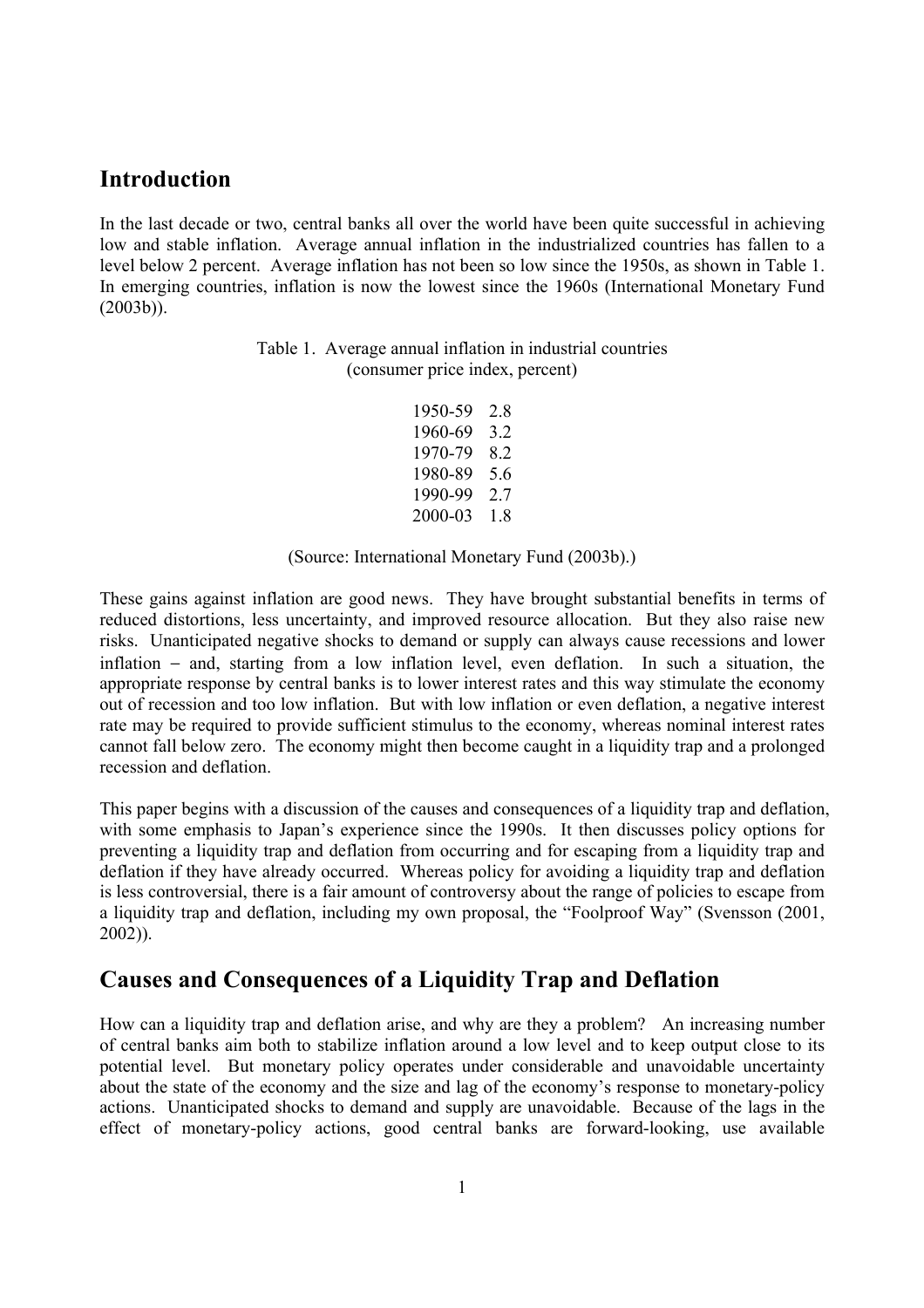information about the economy and anticipated shocks to construct forecasts of inflation and output, and respond to these forecasts as best as they can. A substantial realized or anticipated negative shock to aggregate demand, because of, for instance, the bursting of an asset-price bubble, a correction of overoptimistic growth and productivity expectations, increased doubts about future pensions and benefits due to demographic developments and/or reckless fiscal policy, increased uncertainty for geopolitical or other reasons, will lower both actual inflation and output as well as forecasts of future inflation and output. If initial inflation is low, this may be all that is needed for not only a temporary recession but a temporary deflation.

When central-bank forecasts indicate recession and too low inflation or even deflation, the appropriate response is to lower the central bank's "instrument rate," the short(-maturity) nominal interest rate it uses to implement monetary policy – the federal funds rate in the United States. A lower short nominal interest rate, combined with sluggish private-sector inflation expectations, will lowers the short *real* interest rate – the nominal rate less expected inflation. Expectations of lower future short real rates then lower longer(-maturity) real rates, the rates that matter for consumption and investment decisions and thereby aggregate demand. The lower real rates, with some lag, stimulate aggregate demand and output and bring the economy out of recession. Increased aggregate demand and increased inflation expectations then increase actual inflation, also with some lag. On occasion, a competent or lucky central bank may even be able to preempt the recession and too low inflation more or less completely. Such successful preemption is a central banker's dream.

If the nominal interest rate is initially low, which it is when inflation and expected future inflation are low, the central bank does not have much room to lower the interest rate further. But with deflation and expectations of deflation, even a nominal interest rate of zero percent can result in a substantially positive real interest rate that is higher than the level required to stimulate the economy out of recession and deflation. Nominal interest rates cannot fall below zero, since potential lenders would then hold cash rather than lend at negative interest rates. This is the socalled "zero lower bound for interest rates."

In particular, conventional monetary policy seems unable to provide sufficient stimulus to the economy and address recession and deflation once the zero lower bound for interest rates has been reached. The problem is that the economy is then satiated with liquidity and the private sector is effectively indifferent between holding zero-interest-rate Treasury bills and money. In this situation, standard open-market operations by the central bank to expand the monetary base by buying Treasury bills lead the private sector to hold fewer Treasury bills and more money – but this has no effect on prices and quantities in the economy. When this "liquidity trap" occurs, expanding liquidity (the monetary base) beyond the satiation point has no effect. If a combination of a liquidity trap and deflation causes the real interest rate to remain too high, the economy may sink further into a prolonged recession and deflation.<sup>1</sup>

Prolonged deflation can have severe negative consequences. The real value of nominal debt rises, which may cause bankruptcies for indebted firms and households and a fall in asset prices. Commercial banks' balance sheets deteriorate when collateral loses value and loans turn bad, and financial instability may threaten. Unemployment may rise, and if nominal wages are rigid

<sup>&</sup>lt;sup>1</sup> Keynes used the term "liquidity trap," but there is considerable uncertainty about what he meant (Sumner (2002)).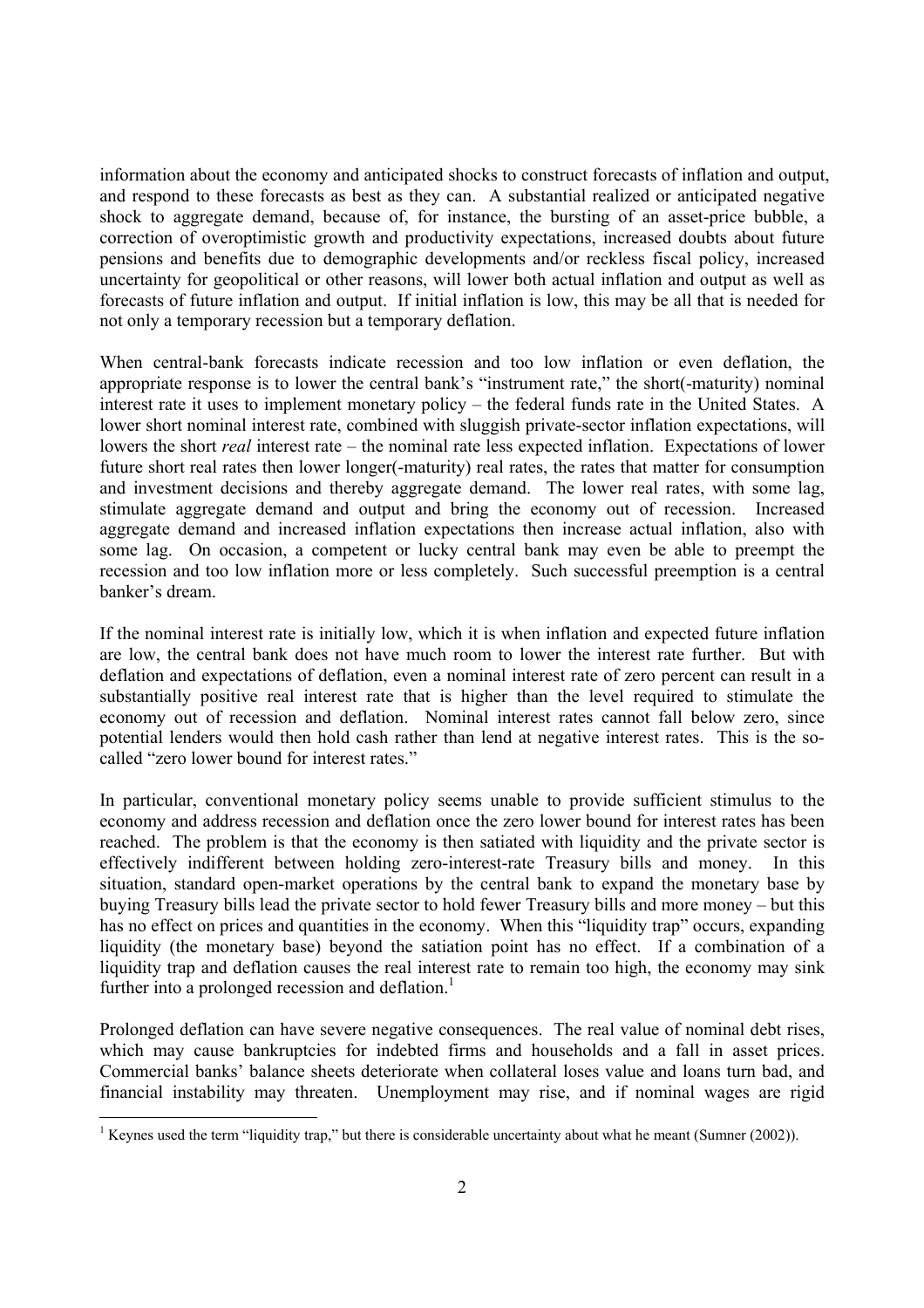downwards, deflation means that real wages do not fall but increase, further increasing unemployment. All this may contribute to a further fall in aggregate demand, a further increase in deflation, a further increase in the real interest rate, and bring prices and the economy down in a deflationary spiral. Therefore, a liquidity trap with the associated risk of a prolonged recession or even a deflationary spiral is a central banker's nightmare.

Japan's recent experience provides a stark warning of the dangers of a liquidity trap and deflation. Japan has already lost a decade to economic stagnation and deflation. Without effective policy measures, it may very well lose another decade. Whatever the reasons for Japan's initial recession and stagnation, most observers of Japan's experience have concluded that the reason for the prolonged stagnation and deflation is due to policy mistakes and an inability to take decisive and coordinated action to resolve Japan's problems. The policy measures that have been tried have not succeeded in ending stagnation and deflation. Expansive fiscal policy, with a big fiscal deficit, has not ended stagnation but has lead to huge national debt, close to 150 percent of GDP at the end of 2001 and still increasing (International Monetary Fund (2002)). With regard to monetary policy, Bank of Japan lowered the interest rate to zero and kept it there from February 1999 to August 2000, and again from March 2001 until now. From March 2001, after long indecisiveness, it also attempted a so-called "quantitative easing," a substantial expansion of the monetary base. During two years up to the spring of 2003, the monetary base was increased by about 50 percent (Bank of Japan (2003)). But these steps were not sufficient to induce a recovery. As the Japanese economy faces expectations of further deflation, the real interest rate remains positive and too high. But, as will be discussed and as many frustrated observers have repeated, there are more effective policy measures for ending recession and deflation that the Japanese authorities have declined to apply.

Deflation in Japan measured with the GDP deflator began in 1995. Since 1999 the GDP deflator has been falling at a rate of between 1 and 2 percent per year. Deflation in the consumer price index began in 1999, and since then the consumer price index has been falling at a rate slightly less than 1 percent per year (International Monetary Fund (2003a)). Thus, deflation in Japan is still relatively modest and has not started to increase dramatically. This indicates that the problem is not a dramatic deflation in itself but the recession, the zero lower bound and the liquidity trap preventing monetary policy to provide sufficient stimulus to the economy.

Japan does not only have a macroeconomic problem of recession and deflation; it also has many structural and microeconomic problems, especially in the financial sector (for instance, Kashyup (2002)). Ending recession and deflation is not a substitute for solving those structural problems and undertaking structural reforms. But it can be easier to solve those problems and undertake the necessary reforms in a growing economy with positive inflation. So far, the Japanese authorities have demonstrated the same inability to handle the structural problems as the macroeconomic ones.

During the Great Depression, deflation in the United states during the three years from 1930–1932 was more dramatic, about 10 percent per year. During the same time, industrial production fell by 50 percent and GDP by almost 30 percent. There is broad agreement that monetary factors and mistakes by the Federal Reserve played a crucial role both in the onset and prolongation of the Great Depression (Meltzer (2003) and International Monetary Fund (2003a)).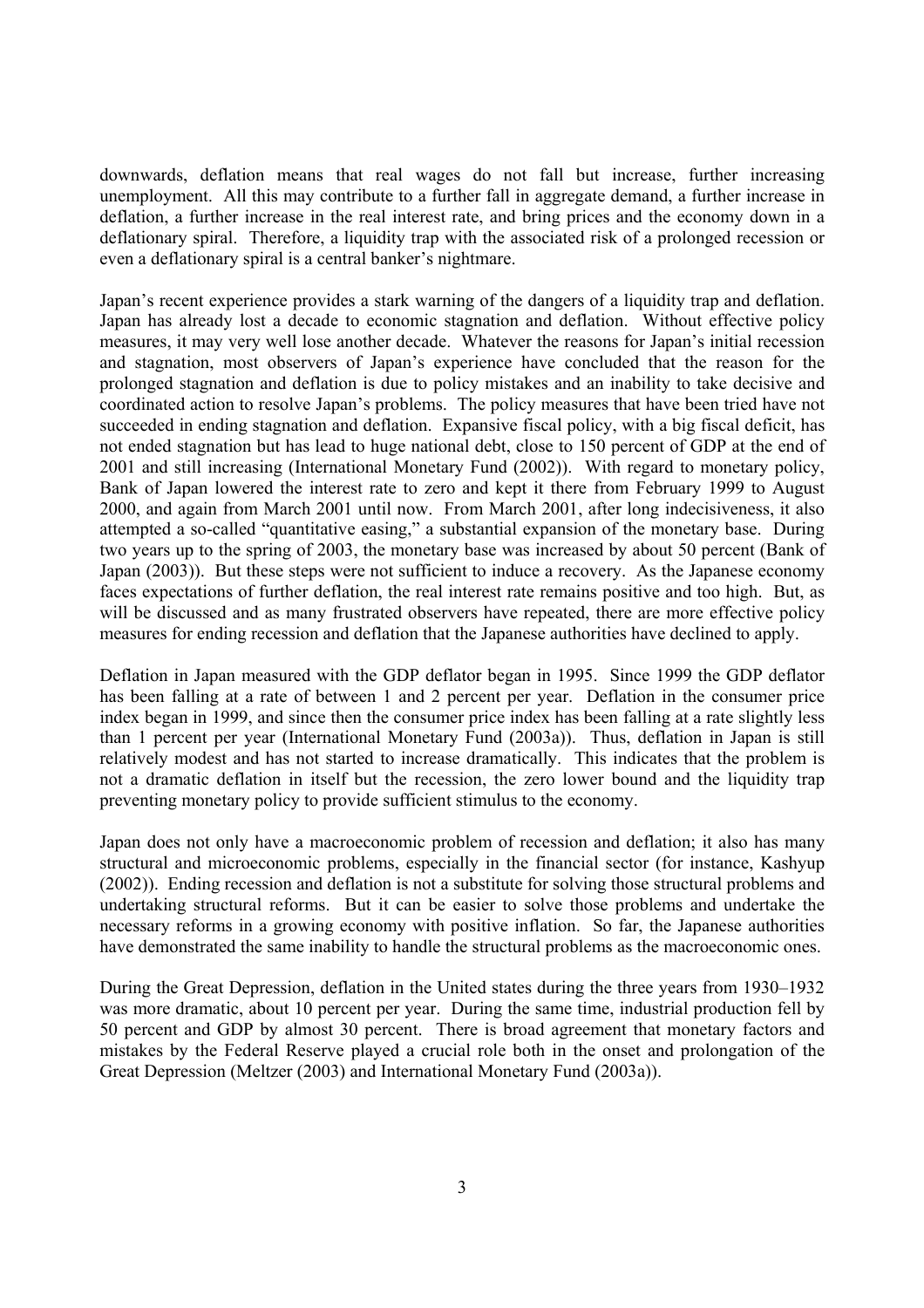In the United States today, low inflation and a sluggish recovery from recession in 2002 and 2003 has also led commentators and policymakers to worry about the risk that new unfavorable shocks could topple the United States into a liquidity trap and even deflationary spiral (for example, Ahearne et al. (2002); Bernanke (2002)). In the euro area, low inflation and recession in Germany has led some commentators and policymakers to be concerned about the risk of Germany experiencing deflation (for example, The Economist (2002b); Issing (2002)). In May 2003, the International Monetary Fund issued a report from a special task force on deflation in the world (International Monetary Fund (2003a)) and a certain media frenzy was notable.

## **Escaping from a Liquidity Trap and Deflation**

Many researchers and policymakers have recently discussed the consequences of the zero bound, a liquidity trap and deflation, how to avoid becoming trapped, and how to escape if trapped, often with specific references to Japan.<sup>2</sup> There seems to be considerable agreement on how to *avoid* the zero bound and a liquidity trap and minimize the risk that it happens. Many papers recommend an explicit positive symmetric inflation target (say 2 percent per year), to give a sufficient margin to deflation. Many central banks already conduct forward-looking inflation targeting, trying to take preemptive actions if inflation forecasts are too low or too high relative to the inflation target. Another possibility is to set a target path for the price level in the future, perhaps rising at 2 percent per year, although no central bank currently implements explicit price-level targeting as distinct from price-level targeting (more on this below). Svensson (1999a) has suggested that prudent central banks should prepare in advance a set of emergency measures, to be used at preannounced indications of an imminent liquidity trap. Some of these emergency measures will be further discussed below.

Less agreement exists on how to *escape from* a liquidity trap and deflation, if the economy has already fallen into a liquidity trap and the real interest rate is too high for appropriate stimulus of the economy. This section will discuss a variety of practical proposals for such escape. These proposals include: announcing a positive inflation target; announcing a price-level target path; expanding the monetary base via open-market operations in Treasury bills and more unorthodox assets; reducing long interest rates via a ceiling on long interest rates or via a commitment to keep the instrument rate equal to zero for a substantial time in the future; depreciating the currency by foreign-exchange interventions; introducing a time-varying exchange-rate target; introducing a tax on money; introducing more expansionary fiscal policy; affecting intertemporal substitution of consumption and investment by time-variable tax rates; and, finally, a policy of combining a pricelevel target path, a currency depreciation and a crawling peg, and an exit strategy that makes up my Foolproof Way to escape from a liquidity trap.

### **The Optimal Way to Escape from a Liquidity Trap**

Given that the central bank cannot reduce the nominal interest rate below zero, what is the best way to escape from the recession and deflation? The real interest rate is the difference between the nominal interest rate and expected inflation. Thus, even if the nominal interest rate is constant at

 $2^2$  Some useful references are available in two recent conference volumes, Fuhrer and Sniderman (2002) and Bank of Japan (2001). Clouse et al. (2003) contains a detailed discussion of monetary policy options with a zero interest rate.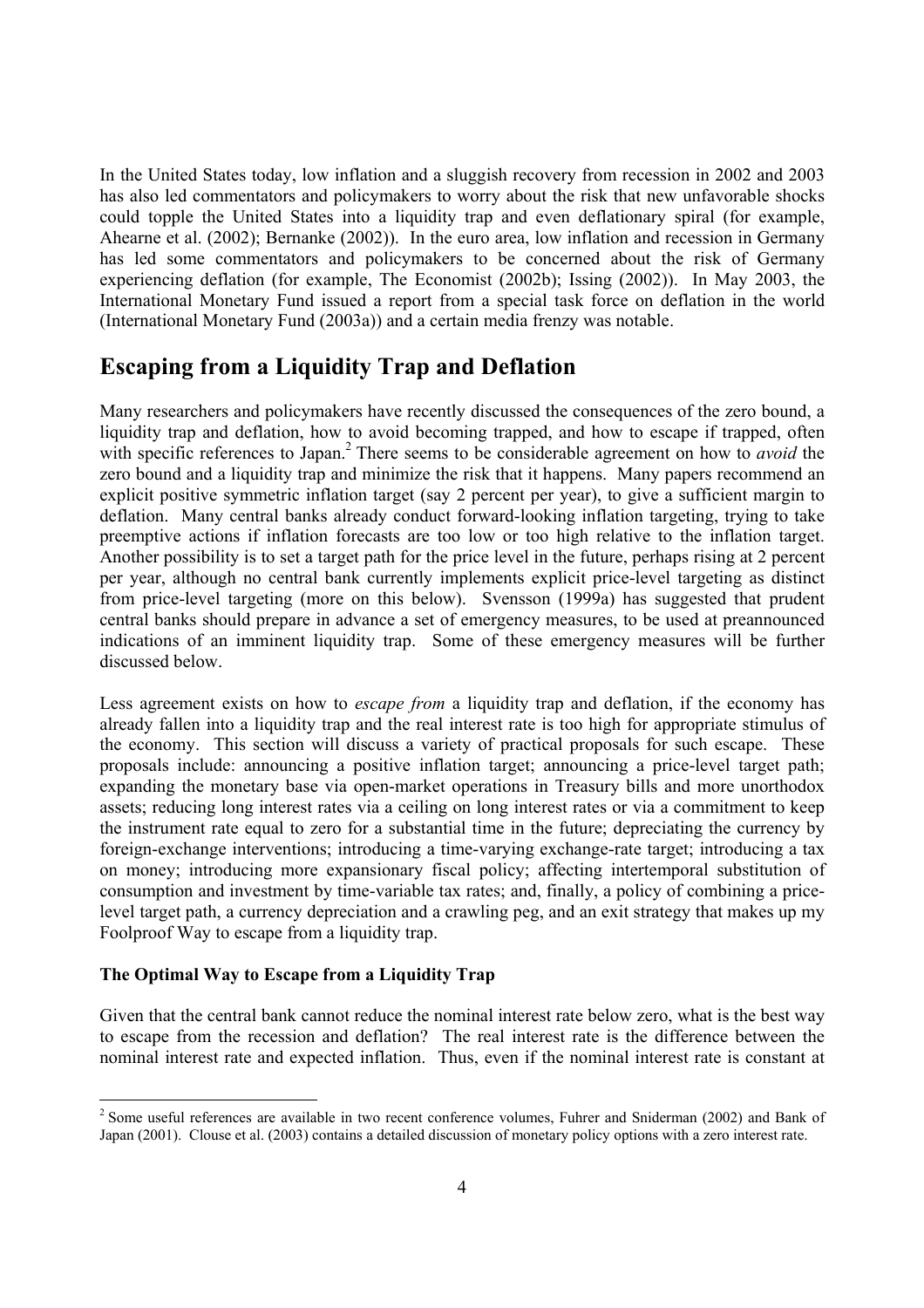zero, the central bank can affect the real interest rate, if it can affect private-sector inflation expectations. If the central bank could manipulate private-sector beliefs, it would make the private sector believe in future inflation, the real interest would fall, and the economy would soon emerge from recession and deflation.

The problem is that private-sector beliefs are not easy to affect. A few decades back, when inflation was high, central banks would often promise low future inflation, but the private sector often paid little attention. Often, high inflation continued to rule. Similarly, if a central bank in a liquidity trap promises high inflation in the future, the private sector may doubt either the ability or the will of the central bank to achieve that future inflation. The central bank may be tempted to cheat, that is, to promise high future inflation to get out of the liquidity trap, but once out renege on the promise and keep inflation low. Indeed, the situation can be described as one of multiple equilibria. If the private sector is pessimistic and expects deflation, the real interest rate will remain high and the recession and deflation will be longer. If the private sector is optimistic and expects deflation to be replaced by inflation, the real interest rate will be lower and the recession and deflation will be shorter.

Let us consider the best possible rational-expectations equilibrium in this situation, that is, when the private sector believes in the central bank's promise and the central bank lives up to its promise. Suppose that the central bank prefers to keep inflation close to a given small but positive explicit or implicit inflation target and output close to potential output. In the recession and deflation, output is below potential and inflation is below target. Sometime in the future, the liquidity trap will end, inflation will return close to target, and output will return close to potential. For the bank, it would be better to overshoot the inflation target intentionally in the future, since this would correspond to higher inflation expectations and a lower real interest rate and help the economy out of the current liquidity trap. The loss of higher-than-target future inflation would be compensated by higher output and less deflation in the current liquidity trap.

Thus, the best possible rational-expectations equilibrium is one where the central bank intentionally conducts more expansionary policy and causes a higher inflation in the future so as to shorten the current recession and deflation. This policy also implies keeping the nominal interest rate at zero for some period even after the recession and deflation is over. Rational private-sector expectations of this policy will then lower the real interest rate in the liquidity trap. The basic insight into the nature of this optimal policy is due to Krugman (1998). The precise derivation of the optimal policy in some specific circumstances is presented in Jung, Teranishi and Watanabe (2001) and Eggertsson and Woodford (2003).

As Krugman has emphasized, the problem is that this optimal policy may not be credible. Once the recession and deflation is over, the central bank may renege on its promise of a future expansion and instead keep inflation low and close to its target rate. Indeed, if the private sector's preferences agree with the bank's, the private sector would also prefer that, once the recession and deflation is over, inflation is held close to its low target rate. But if this outcome is anticipated, private-sector inflation expectations will remain low and the recession and deflation will be longer. The central bank would need to commit itself to the future monetary expansion, and also communicate this commitment to the private sector. But with the normal instrument, the instrument rate, already constant at zero, it is difficult to demonstrate any commitment. Thus, it is natural to discuss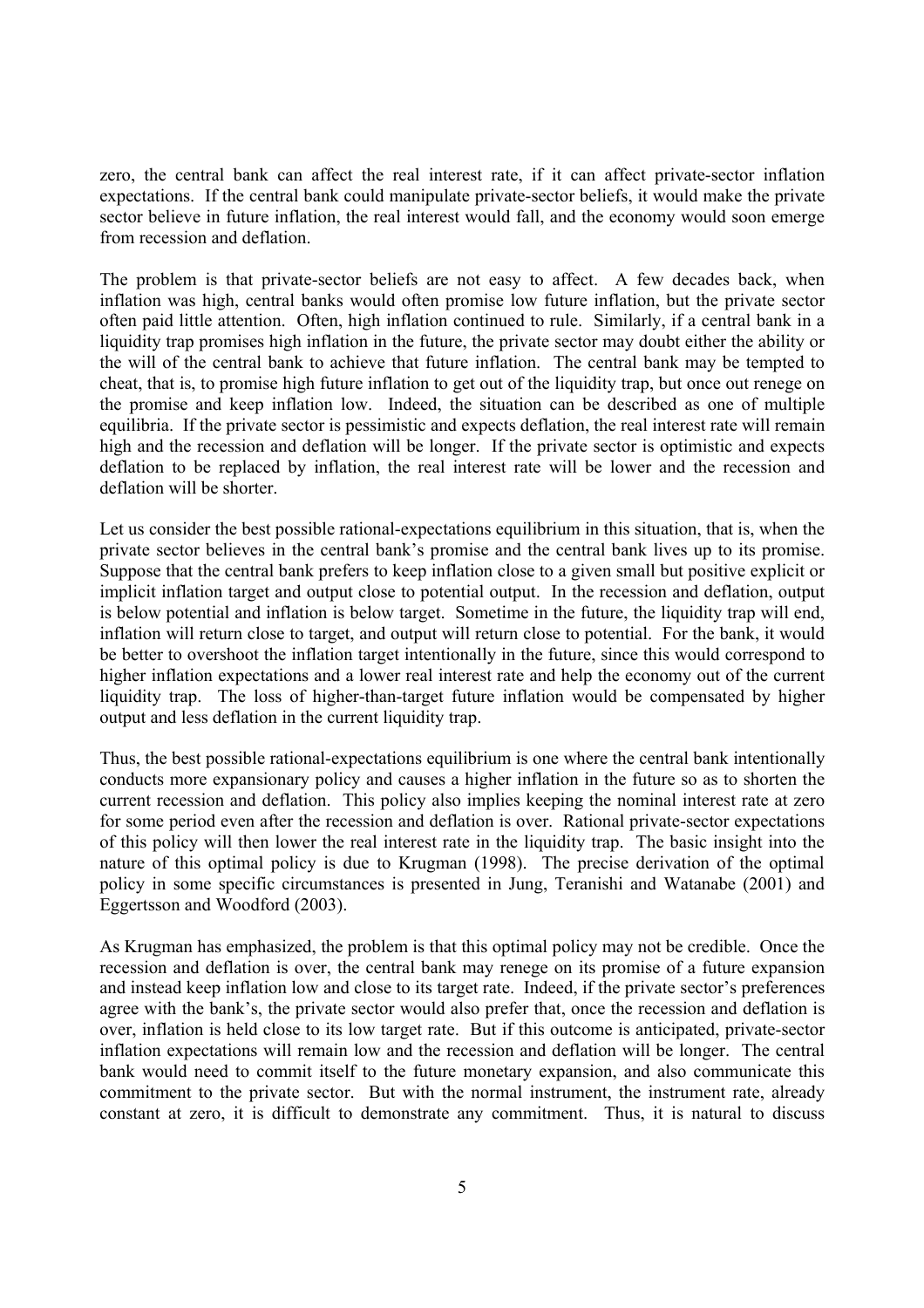proposals for ending deflation according to the nature of the commitment to future monetary expansion they involve, and how such commitment can be demonstrated in the current period and be effective in inducing private-sector expectations of a higher future inflation.

#### **Announcing a Positive Inflation Target or a Price-Level Target Path**

Several authors have proposed the announcement of a sufficiently positive inflation target as a commitment to a higher future inflation rate (for instance, Bernanke (2000); Krugman (1998); Posen (1998)). In line with the optimal policy of a future overshooting of the normal inflation target, this target should be higher than normal for a few years. Krugman (1998) has stated that the central bank should "credibly promise to be irresponsible," by which he means setting an inflation target higher than might otherwise be desirable. For Japan, Krugman (1998) has suggested a relatively high 4 percent inflation target for 15 years. Posen (1998) has suggested a more modest initial inflation target of 3 percent, to be reduced to 2 percent after a few years.

However, the mere announcement of an inflation target and a future monetary expansion need not be credible with the private sector and therefore need not affect inflation expectations, in the absence of any commitment mechanism or any action supporting the announcement. Thus, this method is therefore more likely to work if it includes published inflation forecasts, transparent inflation reports, public hearings, and other elements increasing the commitment to the inflation target. Even so, the private sector may expect a higher than normal inflation target to be adjusted downward once the liquidity trap is over. In particular, for a central bank like the Bank of Japan or the Federal Reserve, that have for many years publicly resisted announcing an inflation target, the announcement of any inflation target may be interpreted as an unconvincing "gallows speech," to be disregarded when the liquidity trap is over.

Another possibility is to announce an upward-sloping target path for the price level, perhaps rising at 1–2 percent per year, as suggested for Japan in Svensson (2001) and more recently by Bernanke (2003). The practical difference between these two approaches is that if inflation falls short of the inflation target in one year, the inflation target for the next year does not change. However, with a price level target, lower inflation in one year must be counterbalanced by a higher rate of inflation in future years to return to the desired price level path. In the context of escaping from a liquidity trap, a price-level target offers an advantage above an inflation target, since long-term inflation expectations matter more than short term. Long real interest rates are long nominal rates less longterm inflation expectations. If a central bank with an inflation target is expected to undershoot its inflation target for a couple of years and then return to it (which a central bank in a liquidity trap might be expected to do), then long-term average inflation is lower, since the bank does not compensate in the future for past misses. However, if a central bank with a price-level target is expected to undershoot its target for a couple of years and later return to it, long-term inflation expectations are unaffected by the initial misses. Furthermore, if deflation occurs and the price level falls further below the target, inflation and inflation expectations will rise to get back to target. Thus, further deflation automatically lowers the real interest rate even if the nominal rate is constant (at zero, for instance).

A price-level target path could even start above the current price level with a "price gap" to undo. As emphasized by Bernanke (2000, 2003), several years of zero or negative deflation may have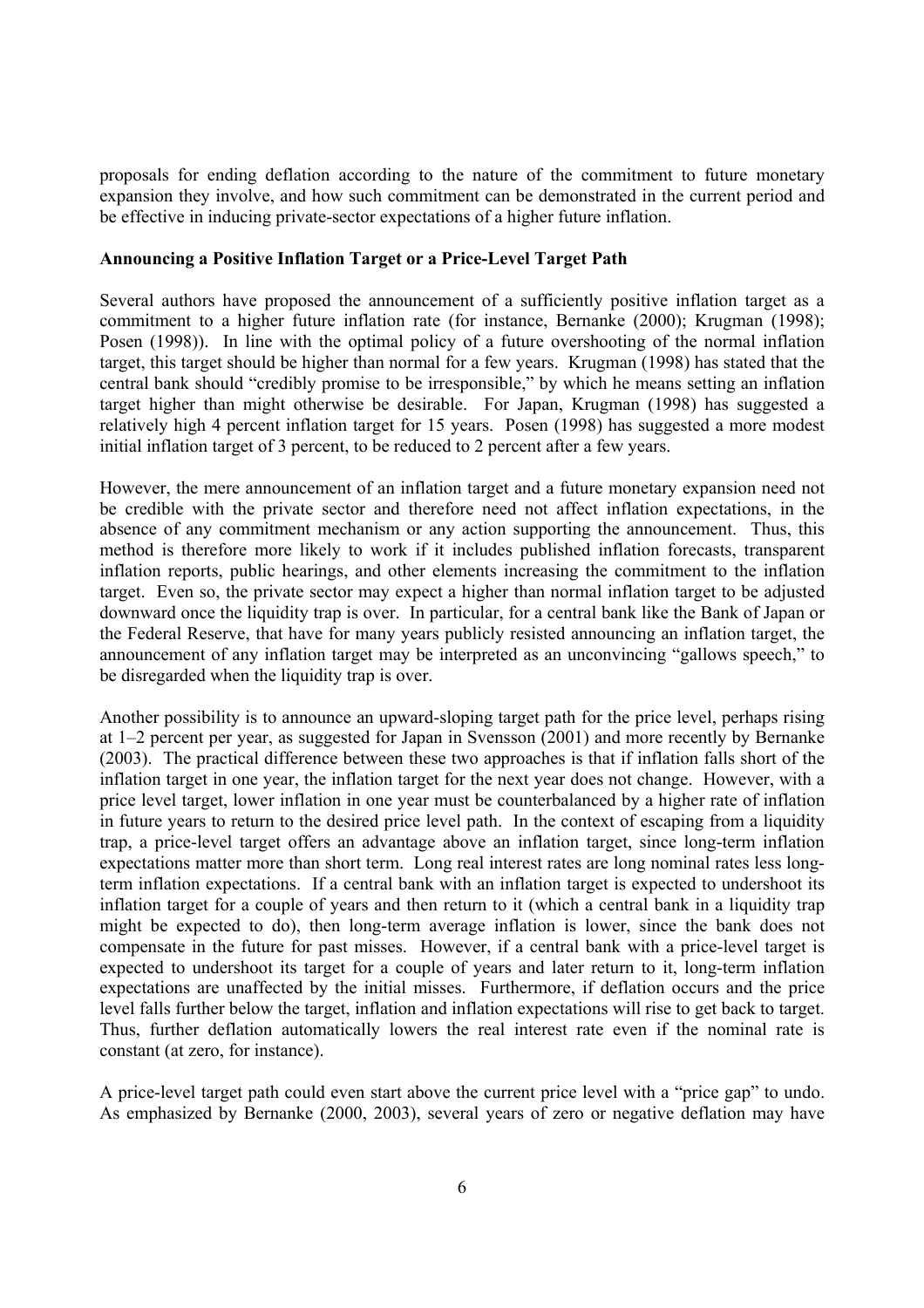resulted in a price level below previous expectations that has increased the real value of debt and deteriorated balance sheets for banks and firms. For Japan, this price gap may be 10–15 percent or more.

Thus, a price-level target, if credible, has an advantage in corresponding to more desirable longterm inflation expectations as well as the undoing of a price gap. Indeed, Eggertsson and Woodford (2003) show that the optimal rational-expectations equilibrium for escaping from the liquidity trap is best expressed as a price-level target path rather than an inflation target that disregards past misses. Indeed, they argue that, from a credibility point of view, it is better to follow a price-level target before a liquidity trap occurs than to announce it once the liquidity trap occurs. This is a general argument in favor of price-level targeting rather than inflation targeting. No central bank currently implements explicit price-level targeting, although Sweden did so during part of the 1930s (Berg and Jonung  $(1999)$ ).<sup>3</sup>

Announcing an inflation target or a price-level target will lower the real interest rate and be expansionary only to the extent that the targets are credible with the private sector. Since the standard policy tool of a lower short interest rate is neutralized by the zero bound, it is natural to look for other instruments of monetary policy that can potentially demonstrate the central bank's commitment.

### **Expanding the Monetary Base**

 $\overline{a}$ 

Although the zero lower bound prevents lowering the nominal interest rate below zero, the central bank can still expand the monetary base (Benhabib, Schmitt-Grohé and Uribe (2002); Bernanke (2000); Clouse et al. (2003); Meltzer (2001); Orphanides and Wieland (2000)). However, the precise mechanism through which an expanded monetary base will alter expectations is not altogether clear.

For example, Meltzer (2001) suggests that an expanded monetary base will affect a number of other asset prices and interest rates in an expansionary direction, even if short nominal interest rates are zero, especially depreciating the domestic currency. But, in a liquidity trap, Treasury bills and money are approximately perfect substitutes, and open-market operations increasing private holdings of money and reducing private holdings of Treasury bills would have little or no effects on other asset prices and interest rates.

Therefore, an expansion of the monetary base would increase inflation expectations and reduce the real interest rate only if it is seen as a *permanent* expansion. Indeed, Krugman (1998) expressed the desirable future monetary expansion in terms of an increased future money supply. In principle, the central bank could expand the monetary base without limit, by continually buying domestic and foreign government debt, and if these are exhausted, other domestic and foreign assets. Such a

 $3$  Aside from the liquidity-trap aspects, it is an open question whether, away from the zero bound, inflation targeting or price-level targeting is the preferred policy. Conventional wisdom has been that price-level targeting would imply more short-term inflation variability and/or output-gap variability. This conventional wisdom has recently been challenged by Svensson (1999b), Vestin (2003), Batini and Yates (2003) and Cecchetti and Kim (2003), where it is shown that different forms of price-level targeting or a combination of inflation and price-level targeting may very well reduce short-term inflation and/or output-gap variability, in addition to reducing long-term price-level uncertainty.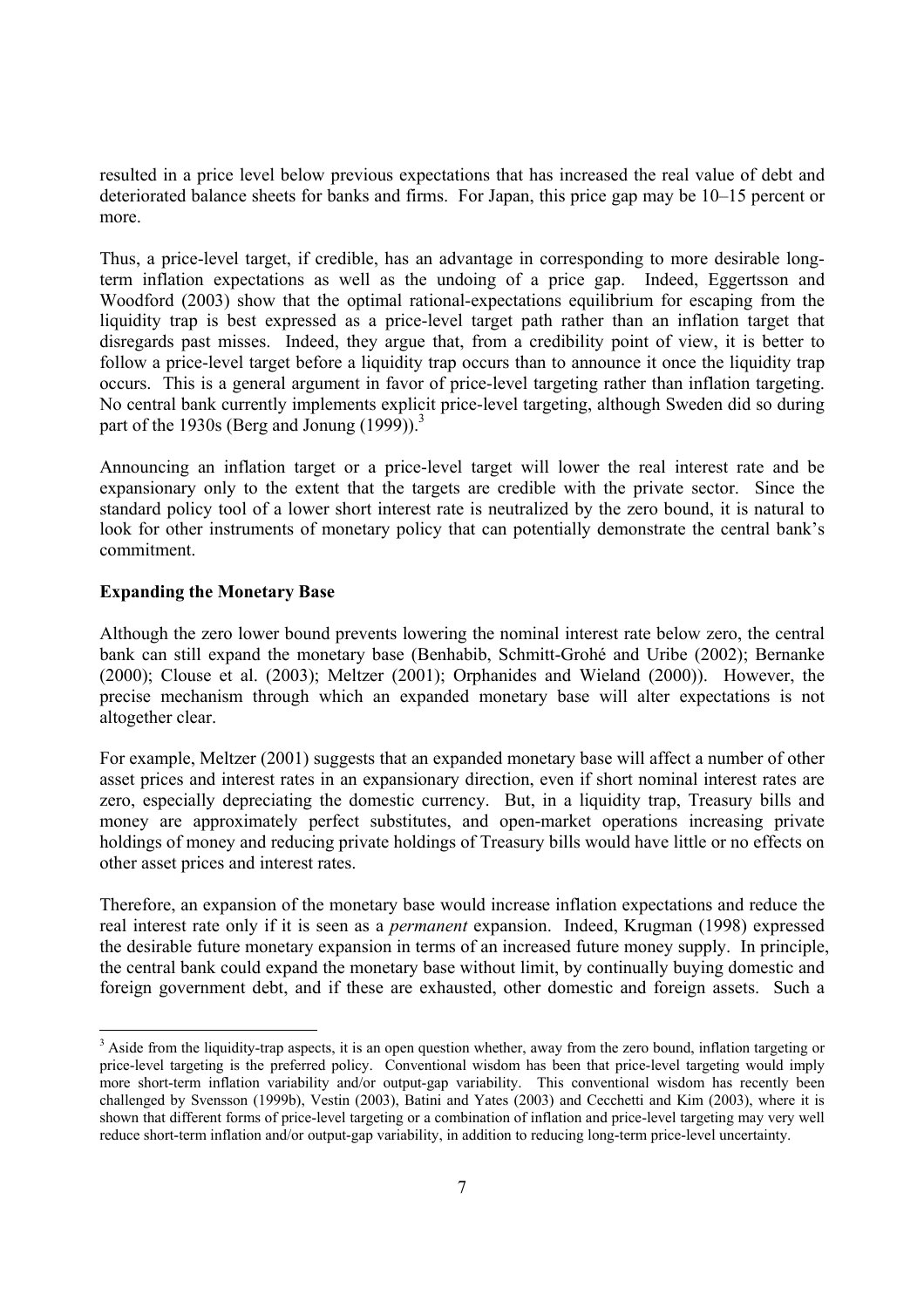dramatic policy would eventually affect private-sector expectations and have a dramatic effect on the domestic price level and the exchange rate and certainly put an end to deflation.

The problem is, again, why an expansion of the monetary base today should be viewed as a commitment to increased money supply in the future. While the liquidity trap lasts and the interest rate is zero, the demand for monetary base is perfectly elastic and excess liquidity is easily absorbed by the private sector. However, once the liquidity trap is over and the nominal interest rate is positive, demand for money will shrink drastically, in most cases requiring a drastic reduction of the monetary base. It is difficult to assess how much the monetary base would have to be expanded before inflation expectations and inflation take off. Beyond some unknown threshold, deflation may be quickly replaced by hyperinflation. As noted above, the Bank of Japan has expanded the monetary base by about 50 percent in the two years prior to the summer of 2003; given this step, it will definitely have to contract the monetary base once the liquidity trap is over. Thus, a commitment not to reduce the monetary base at all in the future is not credible, but a commitment to reduce it by less than otherwise is a more complex matter.<sup>4</sup> The private sector may anticipate that the central bank will immediately back off any expansion of the monetary base if it fears igniting inflation, which in turn could make the initial commitment to monetary-base expansion not credible, implying that initial monetary base expansion has little or no effect; as has indeed been the case for the substantial increase of the monetary base in Japan.

#### **Reducing Long Interest Rates**

Even if short nominal interest rates are zero in a liquidity trap, long nominal interest rates need not be. As already noted, it is longer real interest rates, rather than short real rates, that affect consumption and investment decisions. Thus, a reduction of long nominal interest rates could, everything else equal, reduce long real rates and hence be expansionary and contribute to an escape from the liquidity trap. Several researchers and policymakers have therefore suggested openmarket operations in long bonds as a way of reducing long interest rates (for instance, Clouse et al. (2003); Lebow (1993); Meltzer (2001)).

It is difficult to determine how large an open-market operation would be needed to reduce the long interest rate, because of difficulties in estimating the determinants of the term premium of interest rates (that is, the difference between long and short interest rates and its dependence on the degree of substitutability between short and long bonds). However, Bernanke (2002) has proposed an elegant operational solution to this problem. The central bank simply announces a low (possibly zero) interest-rate ceiling for government bonds up to a particular maturity, and makes a commitment to buy an unlimited volume of those bonds (that is, potentially the whole outstanding volume) at that interest rate. This commitment by the central bank is readily verifiable – since everyone can verify that the central bank actually buys at the announced interest rates – and achieves the desired impact on the long interest rate, without a need to specify the precise magnitude of the open-market operation required. The central bank may have to buy the whole outstanding issue of the long bond, though.

<sup>&</sup>lt;sup>4</sup> This circumstance creates some difficulties for the proposal of Auerbach and Obstfeld (2003) that the central bank just needs to make a permanent expansion of the monetary base.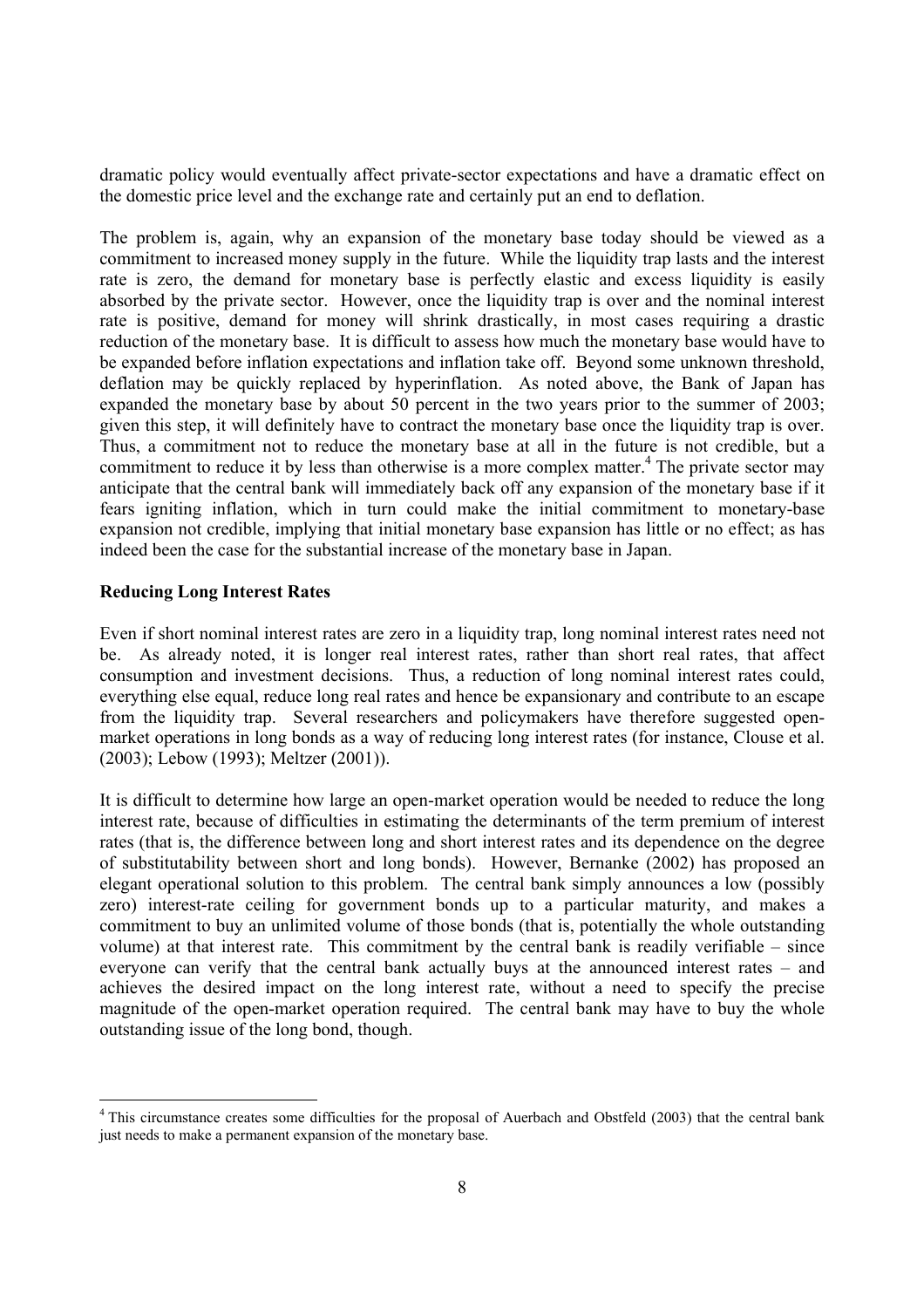Another way to reduce long bond rates, proposed by Orphanides and Wieland (2000), relies on the expectations hypothesis that long bond rates are related to expectations of future short nominal rates. They suggest a commitment by the central bank to maintain the short nominal interest rate at zero for a substantial time in the future, even if the economy recovers. This proposal is in line with the optimal way to escape from a liquidity trap that was described above, which involves a zero interest rate also after the economy has recovered. But as discussed earlier, it is not clear that this commitment can be made credible.

Even if the central bank may be able to reduce long bond rates, this may not provide sufficient stimulus to the economy. That is, without the creation of long-term inflation expectations, the resulting long real interest rate may still be too high.

### **A Tax on Money**

Goodfriend (2002) and Buiter and Panigirtzoglou (1999) have proposed an unorthodox way of eliminating the zero bound on nominal interest rates by introducing a tax on money. Such a tax would allow negative nominal interest rates in equilibrium, and allow the central bank to achieve the desired stimulating negative interest rate.

It is technically feasible to introduce a tax on commercial-bank reserves in the central bank and on electronic money, such as consumer cash cards. However, introducing a tax on currency requires technological innovations like electronic chips in the notes or a lottery that determines what numbered notes in a series become worthless in each period. It could also imply the inconvenience of notes circulating with the same denomination but trading at different discounts. One might also anticipate some public resentment against a system that would makes some of the money in people's pockets conspicuously worthless.

#### **Fiscal Policy**

Fiscal policy is an obvious policy alternative in a liquidity trap, when traditional monetary policy is ineffectual. However, the effectiveness of this policy depends to a considerable extent on the reactions of the private sector.

For example, if the initial level of government debt is high and a higher debt is deemed unsustainable, a policy of higher government debt may cause the private sector to anticipate tax increases or government benefit reductions in the near future. A resulting increase in private-sector saving will then reduce any impact of the expansionary fiscal policy.

Depending on the degree of independence of the central bank, the private sector might also anticipate that increased budget deficits will be financed by the central bank, which would presumably lead to inflation expectations. However, in Japan, expansionary fiscal policy over a number of years has led to a dramatic increase in the government debt, without stimulating the economy out if its recession and liquidity trap. For Japan, a further bond-financed fiscal expansion may be neither effective nor accepted by lenders without substantial interest-rate increases, which would defeat the stimulus. A money-financed fiscal expansion – that is, a budget deficit financed by the printing press, or more precisely, by the central bank buying the government bonds issued to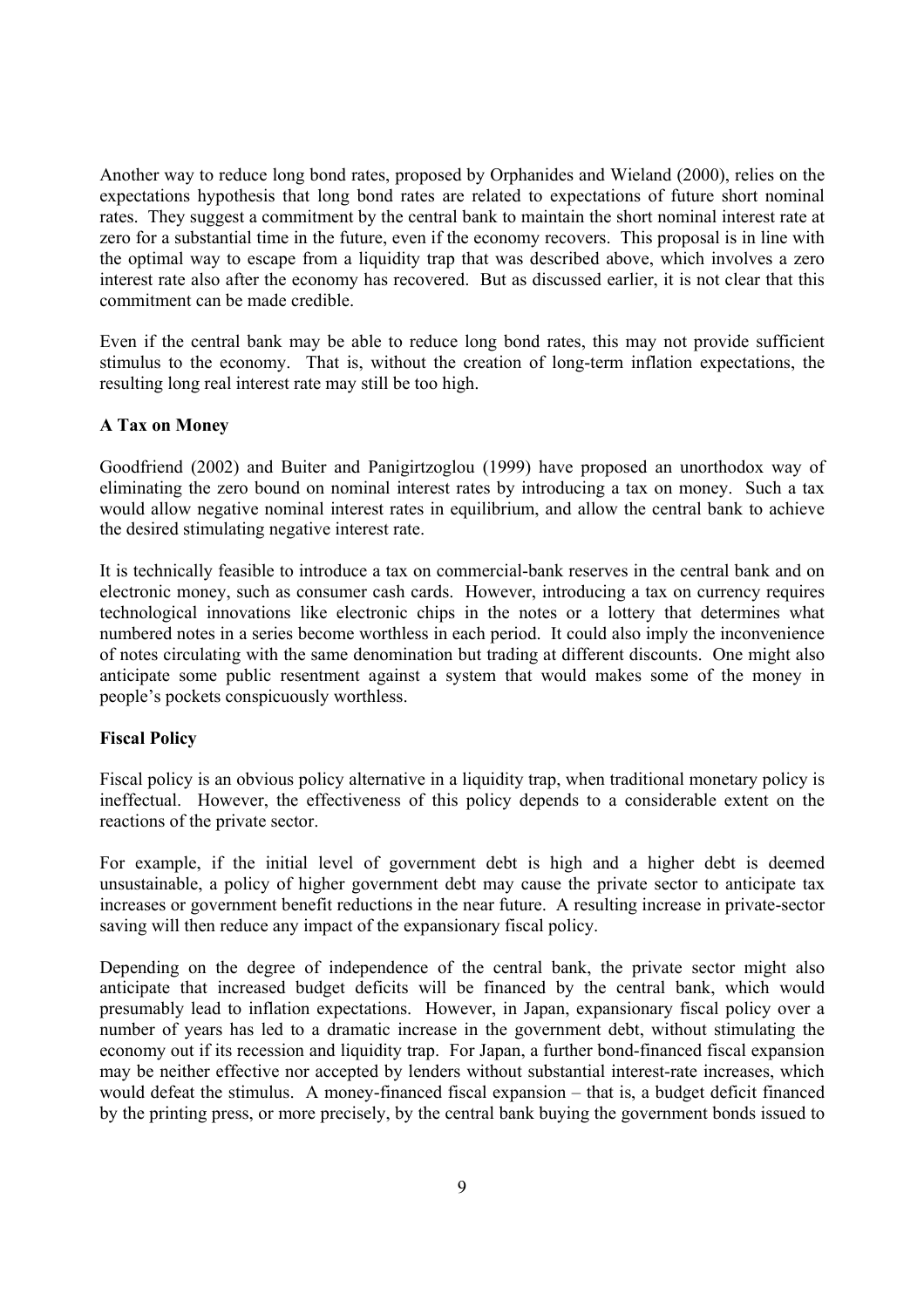finance the deficit – may still be expansionary, since a money-financed fiscal expansion need not necessarily be followed by eventual tax increases or expenditure cuts. Bernanke (2003) proposes that a price-level target for Japan is combined with a money-financed fiscal expansion. But, again, the expansion of the money supply need even in this case not be permanent and credible, since in the future concern about too high inflation may induce the central bank to reduce the money supply and increase the outstanding government debt.

Fiscal policy can also be used in another way in a liquidity trap, namely to lower the real interest rate net of taxes and subsidies (Saxonhouse (1999); Feldstein (2002)). A temporary reduction in the value-added tax combined with a temporary investment tax credit will reduce the after-tax real interest rate. By combining these policies with a temporary surcharge on the income and corporate tax, these tax changes can be fully financed and need not affect the budget deficit. One potential problem with such temporary tax changes is that they need not be credible. That is, the private sector may believe that the government will not reverse the tax cut as soon in the future as promised, taking into the account that the government may be tempted to prolong any stimulating effect by postponing the reversal. But an anticipated more permanent tax reduction will have less effect on the after-tax real interest rate. From this point of view, a temporary tax reduction that is less than fully financed may be more credible.

#### **Currency Depreciation**

Even if the nominal interest rate is zero, a depreciation of the currency provides a powerful way to stimulate the economy out of the liquidity trap (for instance, Bernanke (2000); McCallum (2000); Meltzer (2001); Orphanides and Wieland (2000)). A currency depreciation will stimulate an economy directly by giving a boost to export and import-competing sectors. More importantly, as noted in Svensson (2001), a currency depreciation and a *peg* of the currency rate at a depreciated rate serves as a conspicuous commitment to a higher price level in the future, in line with the optimal way to escape from a liquidity trap discussed above. An exchange-rate peg can induce private-sector expectations of a higher future price level and create the desirable long-term inflation expectations that are a crucial element of the optimal way to escape from the liquidity trap.

In order to understand how manipulation of the exchange rate can affect expectations of the future price level, it is useful to first review the exchange-rate consequences of the optimal policy to escape from a liquidity trap outlined above. That policy involves a commitment to a higher future price level and consequently current expectations of a higher future price level. A higher future price level would imply a correspondingly higher future exchange rate (when the exchange rate is measured as units of domestic currency per unit foreign currency, so a rise in the exchange rate is a depreciation, a fall in the value, of the domestic currency).<sup>5</sup> Thus, current expectations of a higher future price level imply current expectations of a higher future exchange rate. But those expectations of a higher future exchange rate would imply a higher current exchange rate, a current depreciation of the currency. The reason is that, at a zero domestic interest rate, the exchange rate must be expected to fall (that is, the domestic currency must be expected to appreciate) over time approximately at the rate of the foreign interest rate. Only then is the expected nominal rate of

 $<sup>5</sup>$  Recall that the economy will be out of the liquidity trap in the future and back to normal. Then the relative price</sup> between domestic and foreign goods is back to its normal, long-run equilibrium level. For a given such relative price and a given foreign price level, the exchange rate is proportional to the domestic price level.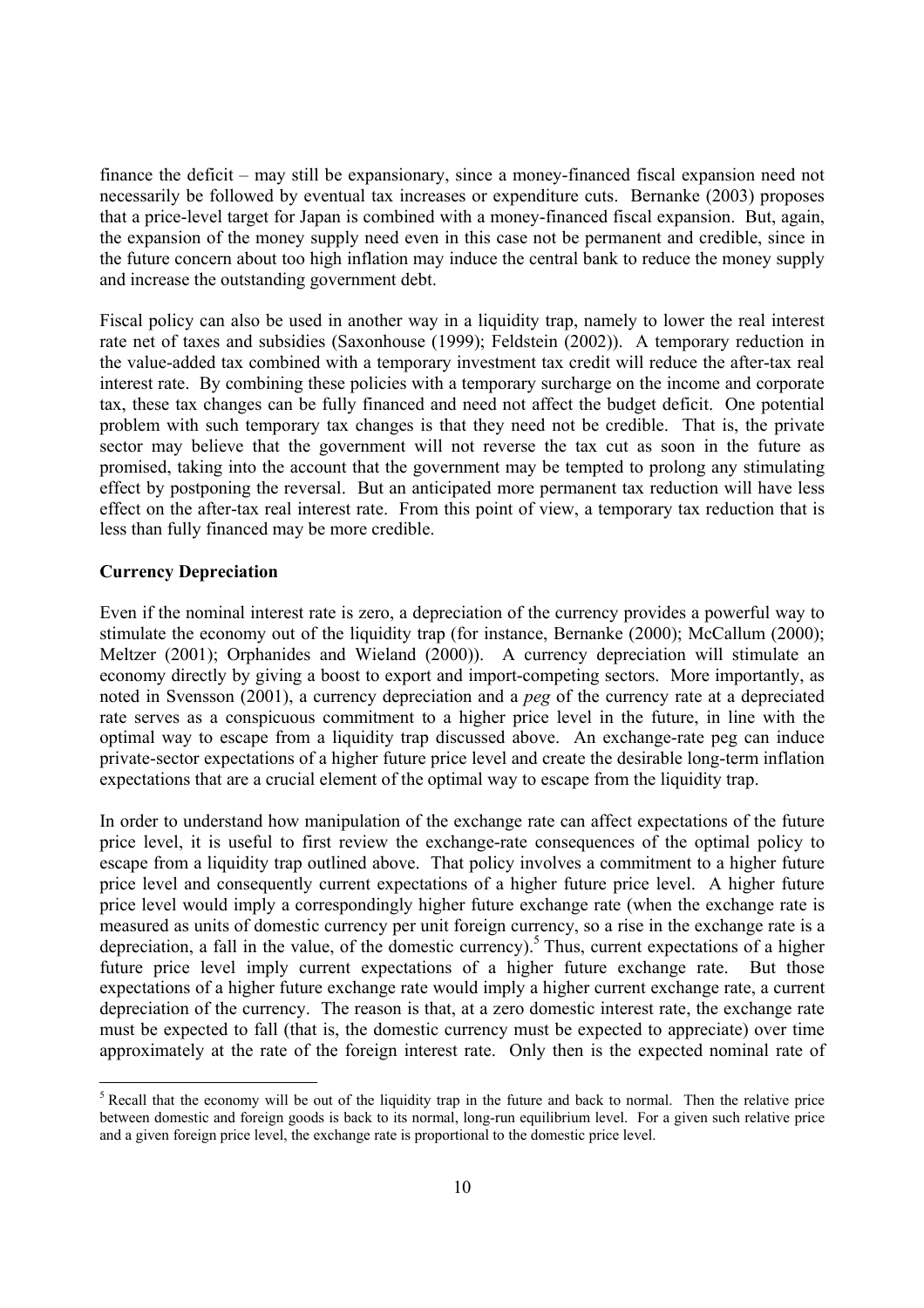return measured in domestic currency on an investment in foreign currency equal to the zero nominal rate of return on an investment in domestic currency; this equality is an approximate equilibrium condition in the international currency market. That is, the current exchange rate must approximately equal the expected future exchange rate plus the accumulated foreign interest (the product of the foreign interest rate times the time distance between now and the future). But then, at unchanged domestic and foreign interest rates, the current exchange rate will move approximately one to one with the expected future exchange rate. If the expected future exchange rate is higher, so is the current exchange rate. Indeed, the whole expected exchange-rate path shifts up with the expected future exchange rate. Thus, we have clarified that the optimal policy to escape from a liquidity trap, which involves expectations of a higher future price level, would result in an approximately equal current depreciation of the currency.

This has the important consequence that the current exchange rate immediately reveals whether any policy to escape from a liquidity trap has succeeded in creating expectations of a substantial increase in the future price level. If it has, this appears as a substantial current depreciation of the currency. Consequently, if the currency does not depreciate substantially, the policy has failed. Regarding Japan, from 1999 to the summer of 2003, the yen has fluctuated in the interval 105–130 yen per dollar with an average of about 117. In the year prior to the summer of 2003, the average rate has been about 120. Hence, there has not been any substantial depreciation. Consequently, any policy in Japan, including the quantitative easing with the 50 percent expansion of the monetary base in the two years to the summer 2003, has apparently not succeeded in any substantial increase in the expected future price level.

However, the desired initial depreciation of the currency can be achieved directly by the central bank. Indeed, the central bank can directly achieve the desired optimal exchange-rate path associated with the optimal policy to escape from the liquidity trap. The initial depreciation of the currency will then induce private-sector expectations of a future depreciation and, importantly, of a higher future price level, the crucial element in escaping from a liquidity trap. Thus, by a current depreciation of the currency, the central bank can induce private-sector expectations of a higher future price level and in this way make its commitment credible.

For simplicity, the discussion here is in terms of a central bank that controls both monetary policy and exchange-rate policy. In many countries, including the United States and Japan, the responsibility for exchange-rate policy rests with the department of the treasury or the ministry of finance rather than the central bank. This situation is problematic, a potential source of conflict and unclear responsibilities, and even a potential threat to central-bank independence, since monetary and exchange-rate policy are, under free international capital mobility, not independent but just two sides of the same coin. Because of such institutional imperfections, exchange-rate policy as discussed here must in many countries actually be done in cooperation between the central bank and the department of the treasury/ministry of finance.

Let us take the argument step by step. First, how can the central bank achieve the desired initial depreciation of the currency and implement the desired exchange-rate path? It can do this by announcing a crawling peg: a new high initial exchange rate and the gradual fall over time of the exchange rate at a fixed rate approximately equal to the average foreign interest rate. In particular, the central bank should announce that it will buy and sell unlimited amounts of foreign exchange at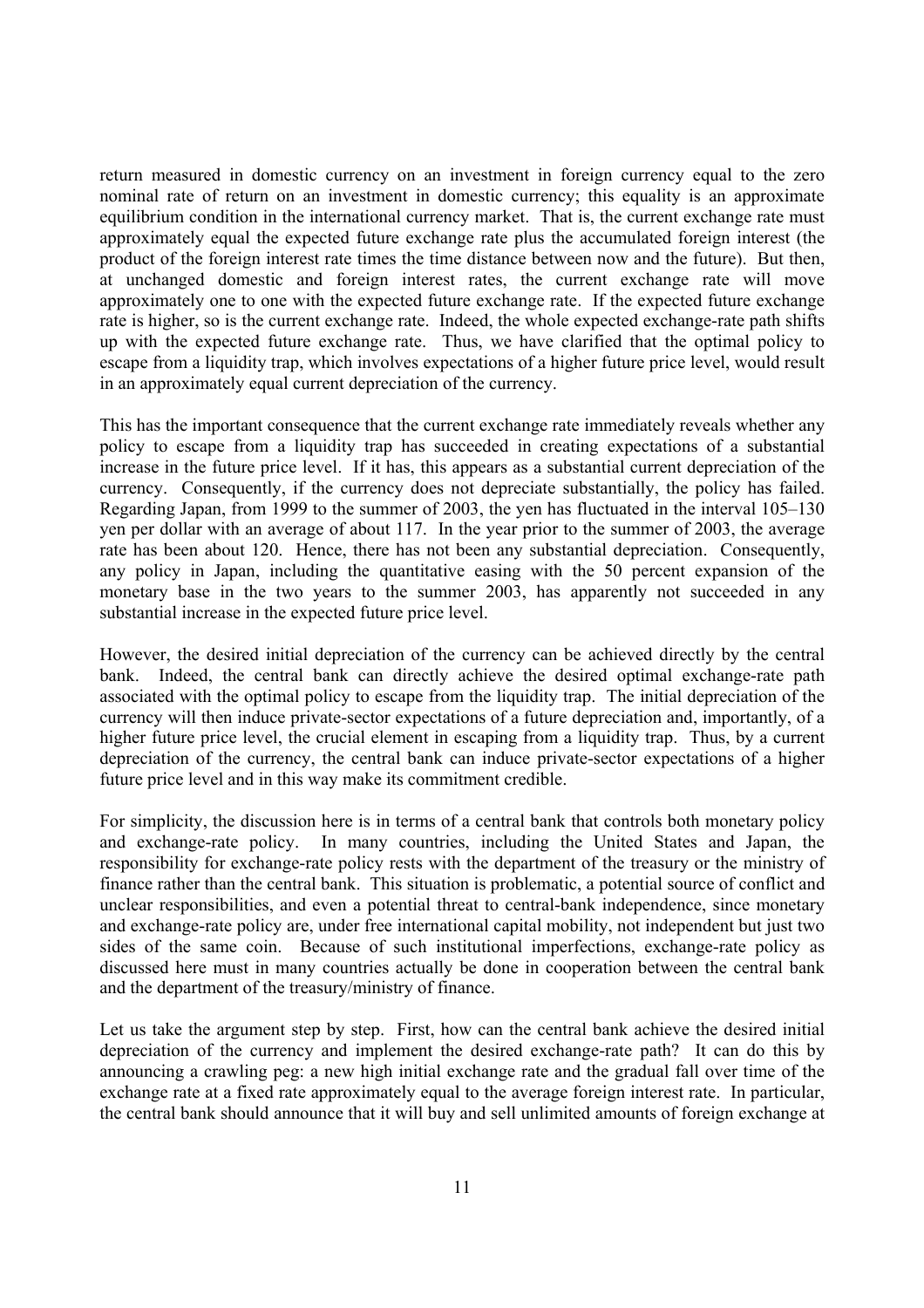the announce exchange rate. If this crawling peg would fail, the domestic currency would appreciate back to the vicinity of the exchange rate before the announcement, making the currency a good investment. Thus, initially, before the peg's credibility has been established, there will be excess demand for the currency. This demand is easily fulfilled, however, since the central bank can print unlimited amounts of its currency and trade it for foreign exchange.<sup>6</sup>

Remember, it may be difficult and even impossible to defend the peg of a currency under pressure for depreciation, because the central bank must sell off its foreign exchange reserves to support the currency and those reserves eventually run out. In contrast, it is easy to defend a peg of a currency under pressure for appreciation, because this defense calls for the bank to issue more domestic currency and hold greater foreign-exchange reserves, which it can without limit. Thus, the peg can be defended and the peg's credibility will soon be established.

Second, why would the peg induce expectations of a higher future price level? Once the peg is credible, since the expected exchange-rate path has shifted up by the initial depreciation, the private sector must believe that the future exchange rate will be higher. But then internal consistency requires that the private sector must also expect a higher future price level (since they have no reason to believe that the future relative price between domestic and foreign goods will move in any particular direction). Thus, the initial depreciation, the credible peg and internal consistency forces the private sector to expect a higher future price level.

Thus, the initial depreciation and the crawling peg gives the central bank a concrete action by which it can demonstrate its commitment and induce the desired private-sector expectations. Depending on how quickly the peg becomes credible, the central bank may have to buy more or less foreign exchange, thus adding to its foreign exchange reserves. Interestingly, the existence of these reserves gives the central bank an internal balance-sheet incentive to maintain the peg, since abandoning the peg and allowing the currency to depreciate back to its initial level would result in a capital loss for the central bank. Thus, the central bank is actually putting its money where its mouth is, thereby reinforcing the commitment.

The argument can be further illustrated in figure 1. The horizontal axis shows time; the current period is denoted by 0 and the future is denoted by *T*. The vertical axis displays (the logarithm of) the price level and the exchange rate. Initially, the current price level is  $p_0$  and deflation and the liquidity trap would gradually bring the price level down to the level  $p<sub>T</sub>$  in the future, corresponding to the downward-sloping line  $p_0p_T$ . Initially, the current exchange rate is  $s_0$ , and it is expected to fall at the rate of the foreign interest rate to  $s<sub>T</sub>$  in the future, corresponding to the downward-sloping solid line  $s_0s_T$ . The lines  $p_0p_T$  and  $s_0s_T$  need not be parallel, since the rate of deflation need not equal the foreign interest rate.

 $\overline{a}$ 

 $6$  Furthermore, no currency trader can trade at a different exchange rate than that announced by the central bank: Suppose that some trader offers to buy and sell the domestic currency at an exchange rate that is intermediate between the previous exchange rate and the central bank's new higher rate. Then other traders can make a profit by buying the domestic currency cheaply from the central bank and selling it more expensively to this trader, instantaneously making a profit, whereas the trader is making a loss. The trader would soon be out of a job.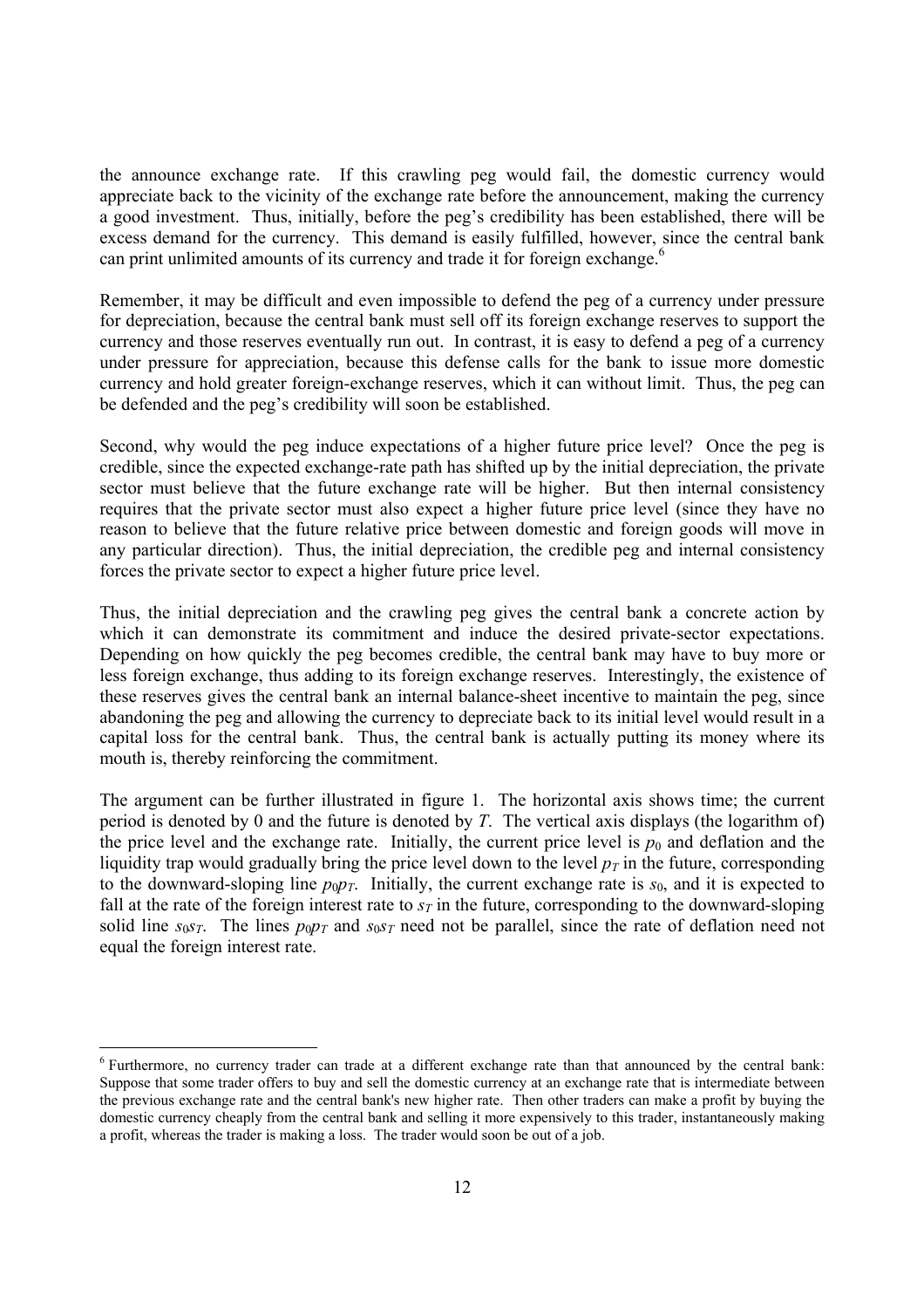#### Figure 1. The price level and the exchange rate



Suppose that the optimal way to escape from a liquidity trap involves the higher future price level  $p_T$ <sup>'</sup>, higher than the future price level  $p_T$ , and a price-level path corresponding to the upwardsloping dashed line  $p_0p_T$ '. The problem for the central bank is to make this higher future price level be credible, that is, expected by the private sector in the current period, so the private-sector's inflation expectations are sufficiently high, corresponding to the positive slope of the line  $p_0p_T$ ' rather than the negative slope of the line  $p_0p_T$ . The exchange-rate path consistent with the optimal way to escape from the liquidity trap is  $s_0's_T'$ , a parallel shift up of  $s_0s_T$  by the same magnitude that the higher future price level  $p_T$ ' exceeds  $p_T$ .

By raising the initial exchange rate from  $s_0$  to  $s_0$ ' and defending and establishing credibility for a crawling peg along  $s_0$ ' $s_T$ ', the central bank induces expectations of the future exchange rate equal to  $s_T$ ' and of the future price level equal to  $p_T$ '. Once the crawling peg is credible, the private sector cannot expect a lower exchange rate (stronger currency) in the future than  $s<sub>T</sub>$ <sup>'</sup>, since that would require a negative domestic interest rate. Any deterioration of the credibility of the peg would immediately show up in appreciation pressure on the currency, that is, a pressure downwards on the exchange rate and increased demand for domestic currency. But the central bank can immediately counter this by issuing more currency and buying more foreign exchange, thus restoring the credibility of the peg.

Suppose that the central bank would announce not a crawling but a constant peg at the level *s*0'. This would correspond to a horizontal line at the level *s*<sub>0</sub>' in figure 1. Once the central bank had established credibility for that constant peg, the private sector would expect the future exchange rate to equal  $s_0$ <sup>'</sup>. This would imply expectations of a higher price level than the optimal  $p_T$ <sup>'</sup>, higher than  $p_T$ ' by the same magnitude as  $s_0$ ' exceeds  $s_T$ '. Thus, this would correspond to a higher-thanoptimal future price level. Furthermore, the constant peg would not be consistent with a zero domestic interest rate; instead the domestic interest rate would have to be raised to equal the foreign interest rate (in order to fulfill the equilibrium condition of approximate equality of the expected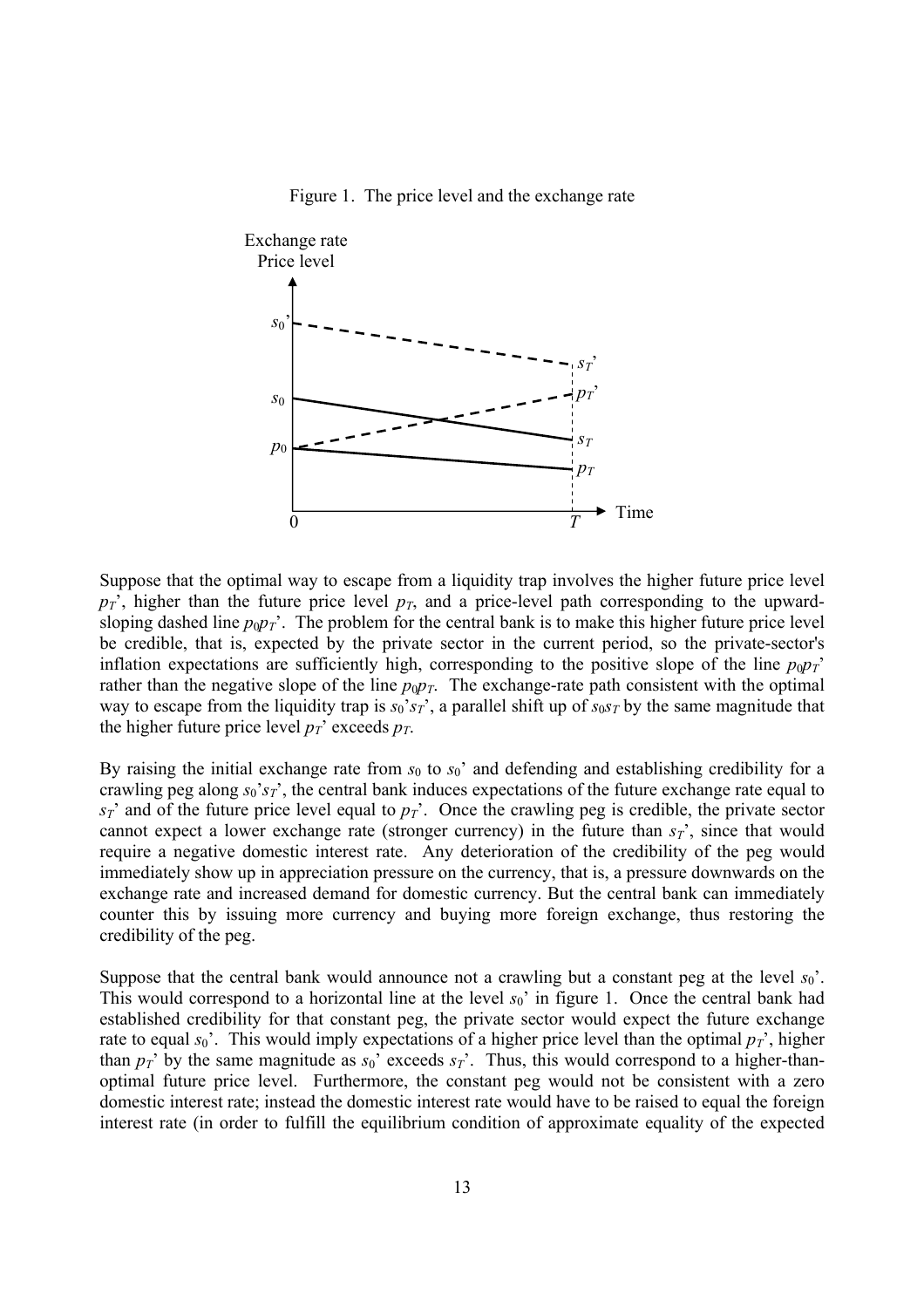rate of return on investments in domestic and foreign currency mentioned above). But, the higher expected future price level and thereby higher expected inflation compensates for the higher interest rate, so the real interest rate would still equal the optimal one. The central bank could avoid the too high future price level by announcing a constant peg at a lower exchange rate than  $s_0$ <sup>'</sup>, but then the inflation expectations would be lower, and with the domestic interest rate still equal to the foreign one, the domestic real interest rate would be higher than optimal one, making the current recession deeper. Thus, the crawling peg with an appreciating exchange rate and a zero domestic interest rate provides the best tradeoff between current output and the future price level.

Several papers have suggested that the central bank depreciate the currency by general foreignexchange intervention; that is, by buying foreign-currency assets (foreign Treasury bills) and selling (paying with) domestic currency. This process increases the supply of assets denominated in domestic currency and reduces the supply of assets denominated in foreign currency. If domestic- and foreign-currency-denominated assets are imperfect substitutes, this process induces a depreciation of the domestic currency. The effect of relative asset supplies on the exchange rate is called the "portfolio-balance effect" in the literature. However, most empirical estimates of the size of any portfolio-balance effect have been quite small, and the practical importance of portfoliobalance effects is a matter of controversy (Sarno and Taylor (2001)). Consequently, it is difficult to predict how effective foreign-exchange interventions would be and what magnitude of intervention would be needed. Fortunately, the above implementation of the crawling peg as a commitment to buy and sell unlimited amounts of foreign exchange at the announced exchange rate does not rely on the existence of any portfolio-balance effects.

McCallum (2000, 2002, 2003) has proposed a *moving exchange-rate target* rather than an exchange-rate peg as a way to escape from a liquidity trap. The moving exchange-rate target would be a function of current inflation and the output gap, such that inflation below the inflation target or a negative output gap would result in a currency depreciation. McCallum has shown in simulations with an open-economy model that this moving exchange-rate target, if it is credible and understood by the private sector, can stimulate the economy out of a liquidity trap and deflation. This proposal implies a more indirect and more complex commitment to a higher future price level, although it could perhaps be combined with a price-level target path and an exit strategy when the price-level target path has been reached.<sup>7</sup>

A currency depreciation has proven to be an effective tool for fighting deflation in the past. As Bernanke (2002) notes: "A striking example from U.S. history is Franklin Roosevelt's 40 percent devaluation of the dollar against gold in 1933–34, enforced by a program of gold purchases and domestic money creation. The devaluation and the rapid increase in money supply it permitted ended the U.S. deflation remarkably quickly. Indeed, consumer price inflation in the United States, year on year, went from −10.3 percent in 1932 to −5.1 percent in 1933 to 3.4 percent in 1934."

 $\overline{a}$ 

<sup>&</sup>lt;sup>7</sup> For Japan, McKinnon, for instance in McKinnon (1999), has proposed a bilateral agreement between the United States and Japan to permanently fix the exchange-rate between the dollar and the yen at approximately the current level. Although this step would end the liquidity trap, it would not be a commitment to a significantly higher price level than currently exists in Japan and would not provide any stimulus to the Japanese economy. Furthermore, a permanently fixed exchange rate between the yen and the dollar is unlikely to be sustainable, and above all, it is likely to be a very suboptimal monetary-policy arrangement for two economies as large and as different as the United States and Japan.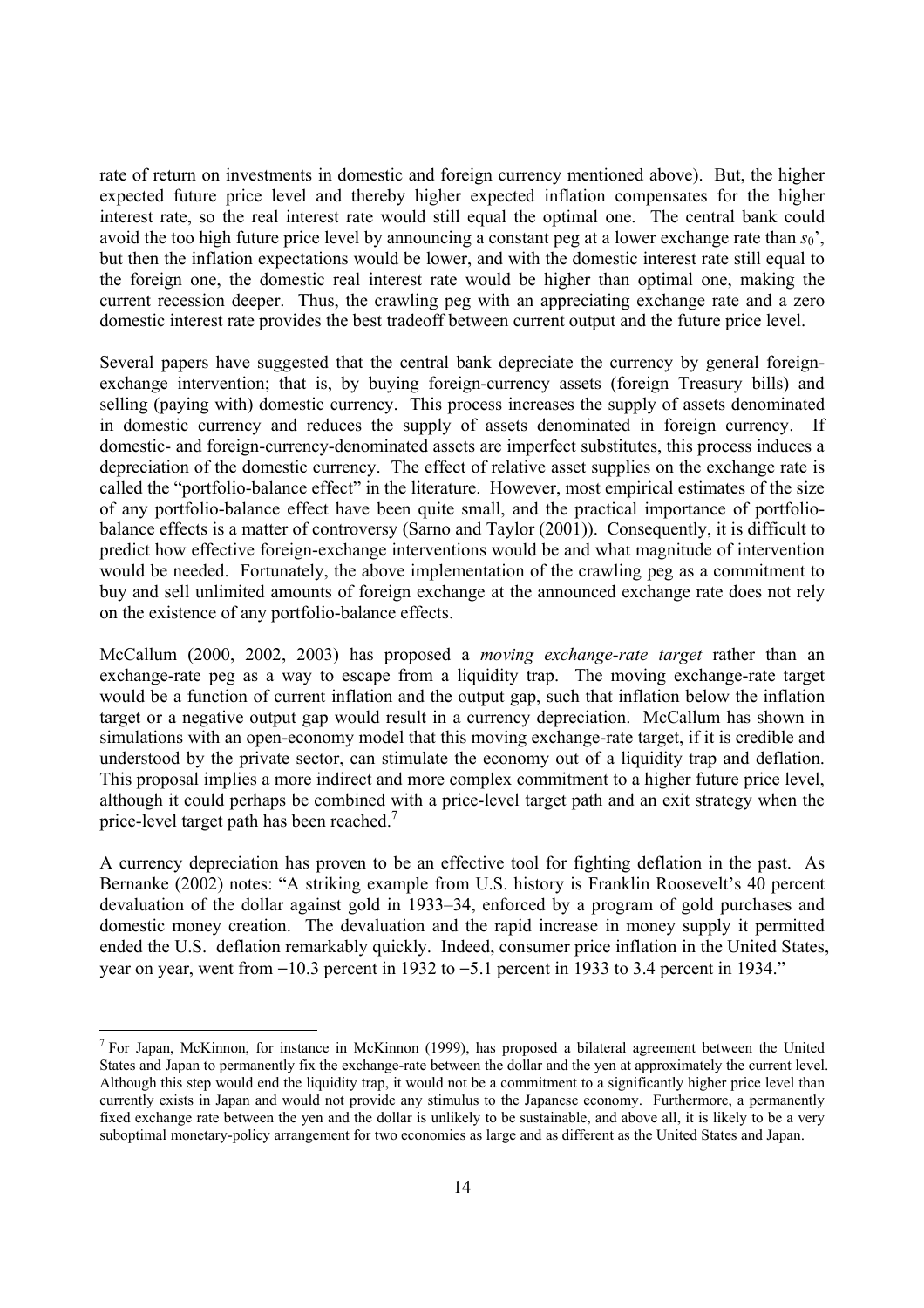#### **The Foolproof Way**

The previous discussion of the optimal policy and the practical proposals indicate three elements of a successful escape from a liquidity trap: 1) a commitment by the central bank to a higher future price level, preferably in the form of a price-level target, including any price-gap that the central bank prefers to undo; 2) a concrete action by the central bank that demonstrates its commitment to the higher future price level, induces corresponding private-sector expectations and reduces the real interest rate; and 3) an exit strategy that specifies when and how to get back to normal (and what that "normal" is). My proposal, the Foolproof Way to escape from a liquidity trap, attempts to combine these three elements (Svensson (2001)). Although this proposal was originally directed toward Japan, it applies to any open economy, that has fallen into a liquidity trap, and, should it be necessary in the future, would work well for both the United States and the euro area.

The Foolproof Way consequently consists of announcing and implementing three measures: 1) an upward-sloping price-level target path, starting above the current price level by a price gap to undo; 2) a depreciation and a crawling peg of the currency; and 3) an exit strategy in the form of the abandonment of the peg in favor of inflation or price-level targeting when the price-level target path has been reached.

As discussed in the previous subsection, a currency depreciation and a crawling peg is unique in providing the central bank with a concrete action that demonstrates the central bank's commitment to a higher future price level, establishes credibility for the peg, induces private-sector expectations of a higher future price level, and stimulates the economy by reducing the real interest rate. As argued, via a depreciation and a crawling peg with a rate of appreciation approximately equal to the average foreign interest rate, the central bank can actually implement approximately the optimal way to escape from a liquidity trap and strike the optimal balance between current stimulus of the economy and the future price level.<sup>8</sup> Furthermore, as discussed, the exchange rate is unique in providing a relatively direct measure of the private-sector expectations of the future price level.

Once the Foolproof Way is implemented, the currency depreciation and the lower real interest rate will increase aggregate demand, jump-start the economy, and increase output towards potential. The depreciation, the closing of the output gap and the increased inflation expectations will increase the domestic price level (the GDP deflator). Finally, the consumer price index, as distinct from the GDP deflator, will increase not only from the increased GDP deflator but also from increased costs of imported final goods because of the currency depreciation. $\degree$  The domestic price

 $8$  The original version of the Foolproof Way in Svensson (2001) suggested a rate of crawl equal to the difference between the domestic inflation target and the average foreign inflation (in practice, an approximately constant peg) rather than the optimal negative rate of crawl equal to the average foreign interest rate. The original version would then have a positive domestic interest rate during the crawling peg (approximately equal to the foreign intereset rate) rather than a zero interest rate, which as discussed in the previous subsection results in a future price level or a real interest rate somewhat higher than the optimal one.

<sup>&</sup>lt;sup>9</sup> Some media commentators like The Economist (2002a) and Financial Times (2002), as well as a number of newsletters from various investment banks, seem to assume for Japan that the only effects of a depreciation of the yen are a rise in the Japanese consumer price index due to increased import prices and a stimulation of exports. They have consequently concluded that the effect of an exchange-rate depreciation is modest. However, the effects of a depreciation and a peg of the yen go more deeply and increase inflation expectations and reduce the long real interest rate, as noted above.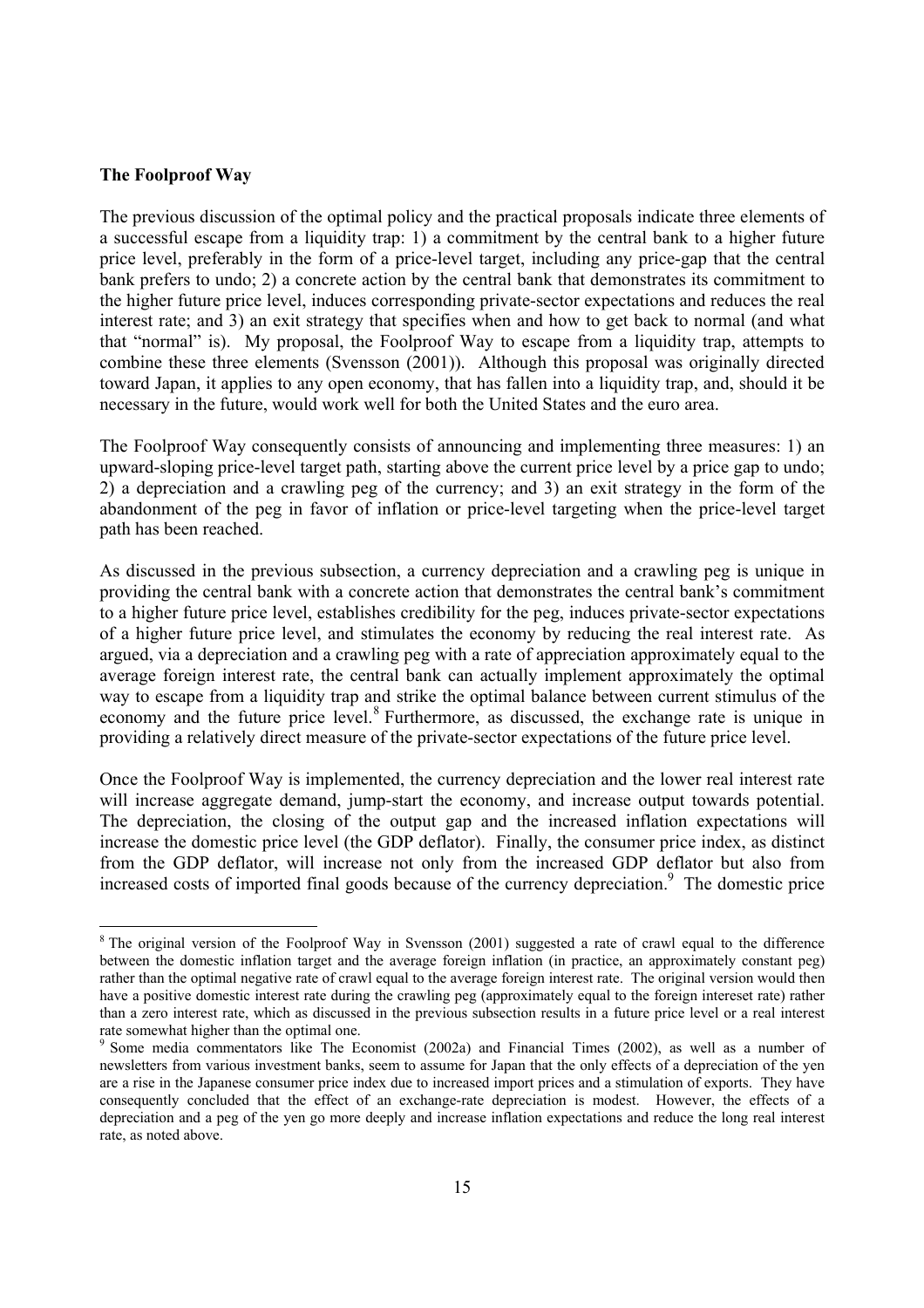level will approach the price-level target path from below. When the price-level target has been reached, according to the exit strategy, the exchange-rate peg is abandoned, and the economy can get back to normal with the central bank adopting some form of inflation or price-level targeting.

## **Conclusion**

The proposals to escape from a liquidity trap and deflation discussed in this paper provide a number of alternatives that can be used. Several of these proposals could be used simultaneously, in the hope that something works. The Bank of Japan has not followed any of these recommendations, except expanding the monetary base. That the Bank of Japan has not undertaken more genuinely expansionary policy, especially to take the initiative to cooperate with the Ministry of Finance to depreciate the currency, has led to widespread frustration among commentators. As expressed by Svensson (2001) (written before the futile quantitative easing): "The gist of the Bank of Japan's argument [against more expansionary policy] ... seems to be that, since one cannot be absolutely sure that any given policy action or change in the monetary policy regime will succeed in getting the economy out of the liquidity trap, it is safer not to try."

A recent paper by Coenen and Wieland (2003) presents a very interesting comparison of three methods for Japan to escape from deflation and the liquidity trap. The paper compares the Orphanides and Wieland's (2000) proposal to expand the monetary base, McCallum's moving exchange-rate target, and my Foolproof Way in an estimated and calibrated three-region model of Japan, the United States and the euro area. All three methods work in lifting Japan from recession and deflation, with small negative consequences for inflation and unemployment in the other two regions. However, this model assumes that all three methods are equally and fully credible, which is not necessarily the case, as discussed in some detail above.<sup>10</sup>

If either of the United States or the euro area would fall into a liquidity trap in the future, would the Foolproof Way work for them, too? Everything else equal, the more open an economy, the more sensitive it should be to a depreciation of the currency. Of these three economies, Japan is the least open economy, measured as the share of trade in GDP. Its export and import were, respectively, about 11 and 10 percent of GDP in 2001. For the euro area, these shares were about 20 and 19 percent; for the United States they were about 10 and 14 percent (European Central Bank (2003)). Thus, the United States and the euro area should be at least as sensitive to exchange-rate movements as Japan.

The simple version of the Foolproof Way discussed above takes the rest of the world as given. For instance, it is assumed that interest rates and inflation in the rest of the world is approximately unaffected. If the country that follows the Foolproof Way is too large relative to the rest of the world, this may not be the case. Of the three regions, Japan has the smallest GDP, a share of about 12 percent of world GDP at market exchange rates in 2002 (about 7 percent at purchasing-poweradjusted GDP; International Monetary Fund (2003b)). The shares of the euro area and the United States are about 21 and 33 percent, respectively (16 and 21 percent, respectively, at purchasing-

 $10$  Furthermore, for the proposal to expand the monetary base, a huge expansion of the monetary base is required, after which it falls back to approximately its initial level. The expansion of the logarithm of the monetary base is about 500 percent, corresponding to almost 15 000 percent in the level of the monetary base. This raises some doubts about the practicality of expanding the monetary base as way to escape from a liquidity trap.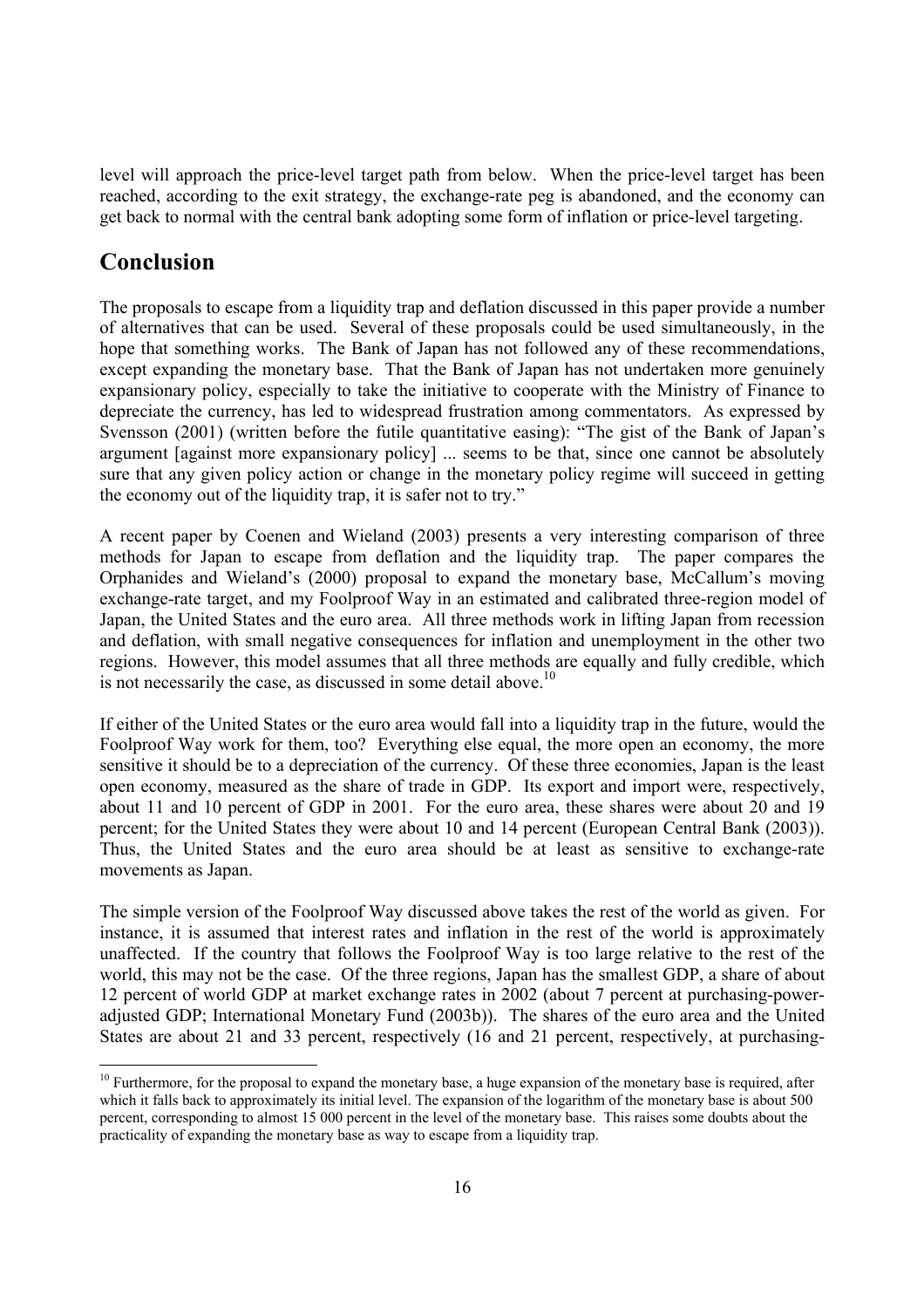power-adjusted GDP). Thus, the United States, the largest economy in the world, produces no more than a third of the world's GDP (and only about a fifth if we use purchasing-power-adjusted GDP). If the United States were to follow the Foolproof Way, interest rates and inflation in the rest of the world would not be unaffected, but they may not move that much either; if the euro area were to follow the Foolproof Way, they would clearly move less. The optimal way to escape from a liquidity trap for the euro area or the United States would involve expectations of a higher future price level which would be induced by the three elements of the Foolproof Way in the same way as they would for Japan. I conclude that the Foolproof Way is likely to be an effective way to escape from a liquidity trap and deflation for both the euro area and the United States.

There are two final issues to address about currency depreciation as a way to escape from a liquidity trap, like the Foolproof Way. First, a policy that calls for a depreciation relative to the rest of the world can work for Japan, or the United States, or the euro area, but if all three regions were simultaneously to fall into a liquidity trap, these regions could not all simultaneously depreciate against each other. However, if only one of them is in a liquidity trap, as is currently the case for Japan, it can apply the Foolproof Way and escape the liquidity trap. Having escaped, it then leaves any other region free to apply the Foolproof Way in the future, should that region be so unfortunate as to fall into a liquidity trap.

The second issue is whether escaping a liquidity trap via a currency depreciation has negative consequences for the trading partners of the country. When a country attempts to stimulate its economy by depreciating its currency, this is often called a "competitive devaluation" or a "beggarthy-neighbor policy," invoking associations of negative consequences for trading partners. For instance, Fischer (2001) suggests that a yen depreciation could not be pushed too far because of beggar-thy-neighbor concerns.

However, we have already seen that the optimal way to escape from a liquidity trap, which involves expectations of a higher future price level, would directly lead to a corresponding depreciation of the currency. Indeed, absence of a currency depreciation indicates a failure to induce such expectations. The Foolproof Way is just a method to implement approximately the optimal way to escape from the liquidity trap through the back door, by starting with a currency depreciation. Indeed, any expansionary monetary policy that succeeds in increasing expectations of the future price level and lowering the real interest rate will imply a currency depreciation. Thus, opposing a currency depreciation is an argument against any expansionary monetary policy – which seems nonsensical.

Because of the short-run stickiness of the domestic price level, a currency depreciation implies a temporary *real* currency depreciation, that is, an increase in the price of foreign goods relative to domestically produced goods and services. This is a terms-of-trade improvement for the trading partners and in itself beneficial to them. But one concern is that this will increase the domestic trade balance, the net export from the country and hence decrease the net export to the country from the trading partners. But the effect on the trade balance involves both a substitution and an income effect, of opposite signs. The substitution effect due to the change in relative prices from a depreciation favors domestic exporters and import competitors and increases the trade surplus (or reduces the trade deficit). But the income effect due to increased output, consumption and investment in the domestic economy implies increased import of raw materials, intermediate inputs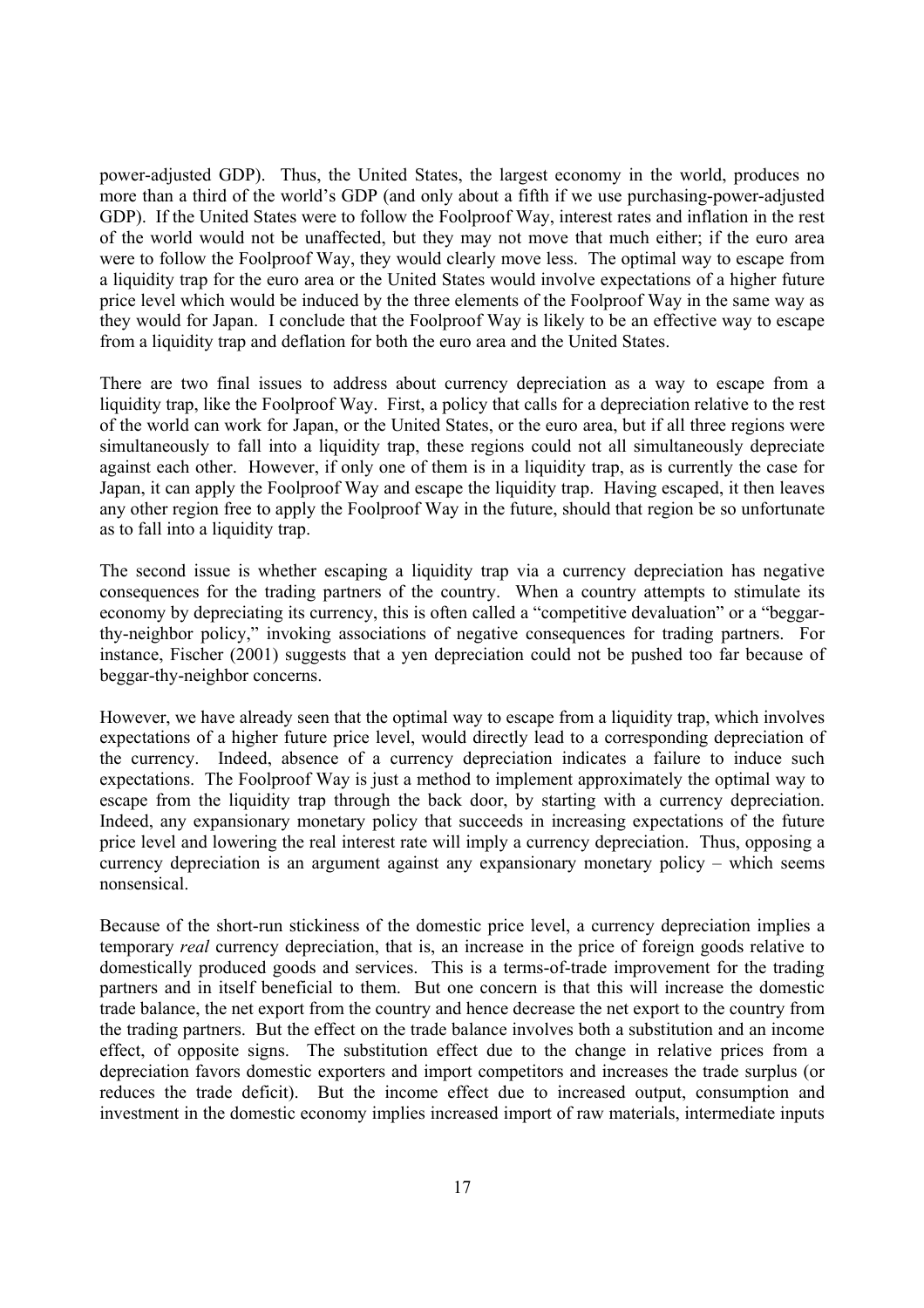and final goods and reduces the trade surplus (or increases the trade deficit). The net effect on the trade balance may therefore be quite small, as indicated by simulations in Coenen and Wieland (2003) and McCallum (2003). Thus, a currency depreciation will involve some sectoral shifts, but it need not involve any beggar-thy-neighbor policy. For Japan, with an economy operating far below potential GDP, the income effect on the trade balance, which is favorable to the trading partners, could actually be quite large.

Furthermore, and importantly, to the extent that the Foolproof Way has any contractionary effects and reduces output and inflation in the rest of the world, the rest of the world can respond with lower interest rates and monetary expansion. In this way, a desirable world-wide monetary expansion is implicitly coordinated by countries pursuing domestic monetary objectives, as is discussed recently by Obstfeld and Rogoff (2002), Corsetti and Pesenti (2003), and Benigno and Benigno  $(2002)$ .<sup>11</sup>

Generally, it would seem that it would be in the interest of the world as a whole to end the decadelong stagnation and recession in Japan, the world's second largest economy. Concern about relatively minor effects of a currency depreciation would seem to be relatively irrelevant to this overall world interest. It seems obvious that the East-Asian region, the United States, and the world as a whole would all benefit in the medium and long term from a Japanese recovery and a strong Japanese economy.

 *The author has benefited from discussions with Bennett McCallum and Volker Wieland. He thanks Kathleen DeGennaro and Kathleen Hurley for editorial and secretarial assistance. Financial support from Princeton University's Center for Economic Policy Studies is gratefully acknowledged. Expressed views and any errors are the author's own responsibility.* 

 $11$  A more detailed analysis of the optimal way to escape from a liquidity trap and the Foolproof Way, including any international repercussions, is undertaken in Svensson (2003).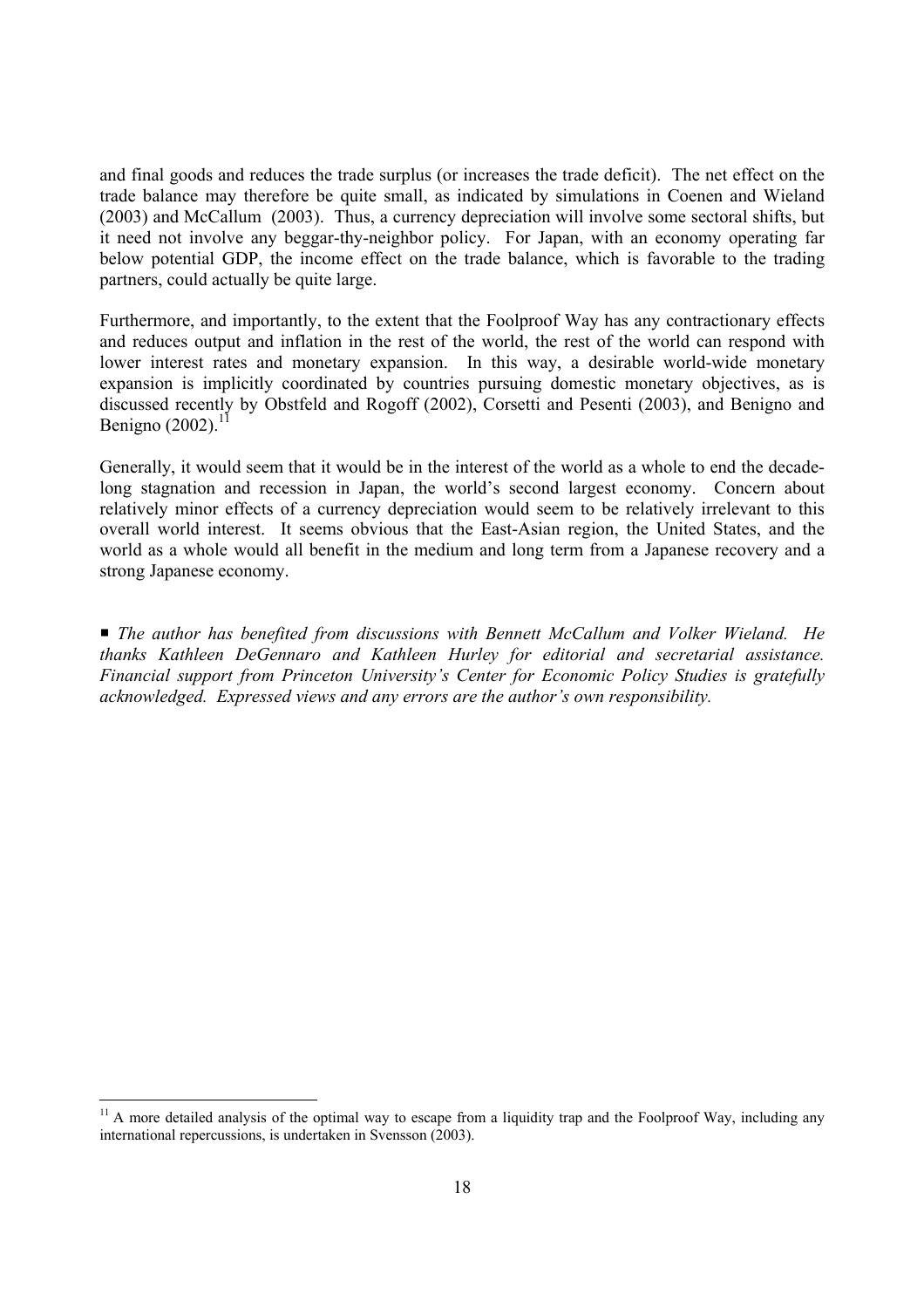### **References**

Ahearne, Alan, Joseph Gagnon, Jane Haltmaier, Steve Kamin, Christopher Erceg, Jon Faust, Luca Guerrieri, Carter Hemphill, Linda Kole, Jennifer Roush, John Rogers, Nathan Sheets and Jonathan Wright (2002), "Preventing Deflation: Lessons from Japan's Experience in the 1990s," International Finance Discussion Paper No. 729, Federal Reserve Board.

Auerbach, Alan J., and Maurice Obstfeld (2003), "The Case for Open-Market Purchases in a Liquidity Trap," NBER Working Paper No. 9814.

Bank of Japan (2001), *TheRole of Monetary Policy under Low Inflation: Deflationary Shocks and Policy Responses*, *Monetary and Economic Studies* 19(S-1), Bank of Japan.

Bank of Japan (2003), *Long-Term Time-Series Data*, File ecdab015.txt, www.boj.or.jp.

Batini, Nicoletta, and Anthony Yates (2003), "Hybrid Inflation and Price-Level Targeting," *Journal of Money, Credit, and Banking* 35, 283−300.

Benhabib, Jess, Stephanie Schmitt-Grohé and Martín Uribe (2002), "Avoiding Liquidity Traps," *Journal of Political Economy* 110, 535–563.

Benigno, Gianluca, and Pierpaolo Benigno (2002), "Implementing Monetary Cooperation through Inflation Targeting," CEPR Discussion Paper No. 3226.

Berg, Claes, and Lars Jonung (1999), "Pioneering Price Level Targeting: The Swedish Experience 1931–1937," *Journal of Monetary Economics* 43, 525–551.

Bernanke, Ben S. (2000), "Japanese Monetary Policy: A Case of Self-Induced Paralysis?" in Adam Posen and Ryoichi Mikitani, eds., *Japan's Financial Crisis and Its Parallels to US Experience*, Special Report 13, Institute for International Economics, Washington, DC, 149–166.

Bernanke, Ben S. (2002), "Deflation: Making Sure 'It' Doesn't Happen Here," speech on November 21, 2003, Federal Reserve Board.

Bernanke, Ben S. (2003), "Some Thoughts on Monetary Policy in Japan," speech on May 31, 2003, Federal Reserve Board.

Buiter, Willem H., and Nikolas Panigirtzoglou (1999), "Liquidity Traps: How to Avoid Them and How to Escape Them," working paper.

Cecchetti, Stephen G., and Junhan Kim (2003), "Inflation Targeting, Price Level Targeting, and Output Variability," in Bernanke, Ben S., and Michael Woodford, eds., *Inflation Targeting*, University of Chicago Press, Chicago, forthcoming.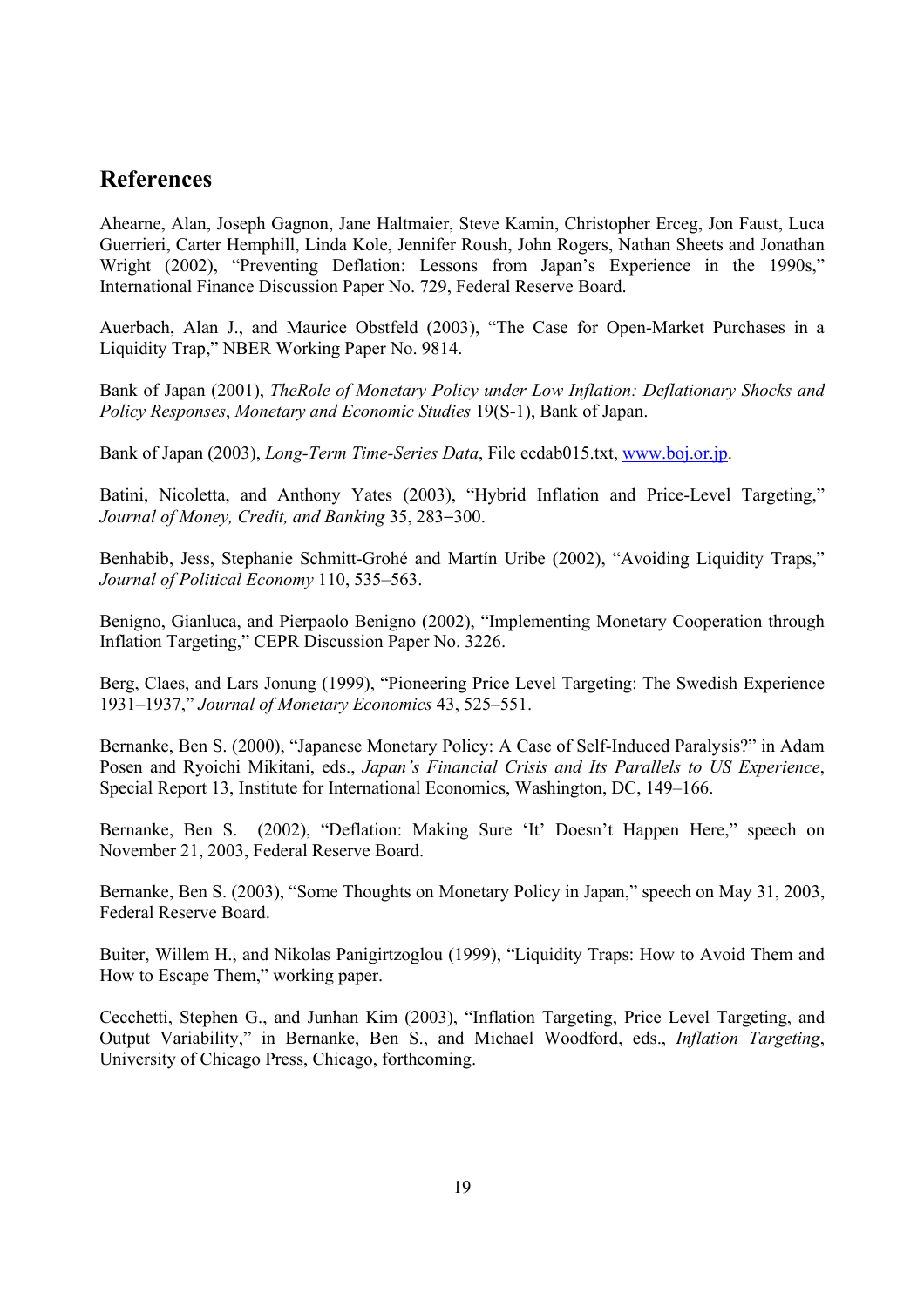Clouse, James, Dale Henderson, Athanasios Orphanides, David Small and Peter Tinsley (2003), "Monetary Policy When the Nominal Short-Term Interest Rate is Zero," *Topics in Macroeconomics*, www.bepress.com.

Coenen, Günter, and Volker Wieland (2003), "The Zero-Interest-Rate Bound and the Role of the Exchange Rate for Monetary Policy in Japan," *Journal of Monetary Economics*, forthcoming.

Corsetti, Giancarlo, and Paolo Pesenti (2003), "International Dimensions of Optimal Monetary Policy," working paper.

The Economist (2002a), "On the Slide," *The Economist*, January 5, 2002.

The Economist (2002b), "The Unfinished Recession," *The Economist*, September 26, 2002.

Eggertsson, Gauti, and Michael Woodford (2003), "The Zero Bound on Interest Rates and Optimal Monetary Policy," working paper.

European Central Bank (2003), "Key Characteristics of the Euro Area, the United States and Japan; Based on Data for 2001," www.ecb.int.

Feldstein, Martin (2002), "Comment on 'Is There a Role for Fiscal Policy?'," in *Rethinking Stabilization* Policy, *A Symposium Sponsored by the Federal Reserve Bank of Kansas City*, Federal Reserve Bank of Kansas City, Kansas City, 151−162.

Fischer, Stanley (2001), "Comments and Discussion," *Brookings Papers on Economic Activity*  2001:2, 161–166.

Financial Times (2002), "Japan Plays Its Final Card in Battle to Revive Growth," *FT.com*, January 8, 2002.

Fuhrer, Jeffrey C., and Mark S. Sniderman, eds., (2002), *Monetary Policy in a Low-Inflation Environment*, *Journal of Money, Credit, and Banking* 32, 845–1109.

Goodfriend, Marvin (2000), "Overcoming the Zero Bound on Interest Rate Policy," *Journal of Money, Credit, and Banking* 32, 1007–1035.

International Monetary Fund (2002), "Japan: 2002 Article IV Consultation – Staff Report; Staff Statement; and Public Information Notice on the Executive Board Discussion," IMF Country Report No. 02/175.

International Monetary Fund (2003a), "Deflation: Determinants, Risk, and Policy Options – Findings of an Interdepartmental Task Force," International Monetary Fund.

International Monetary Fund (2003b), "World Economic Outlook: A Survey by the Staff of the International Monetary Fund – April 2003," International Monetary Fund.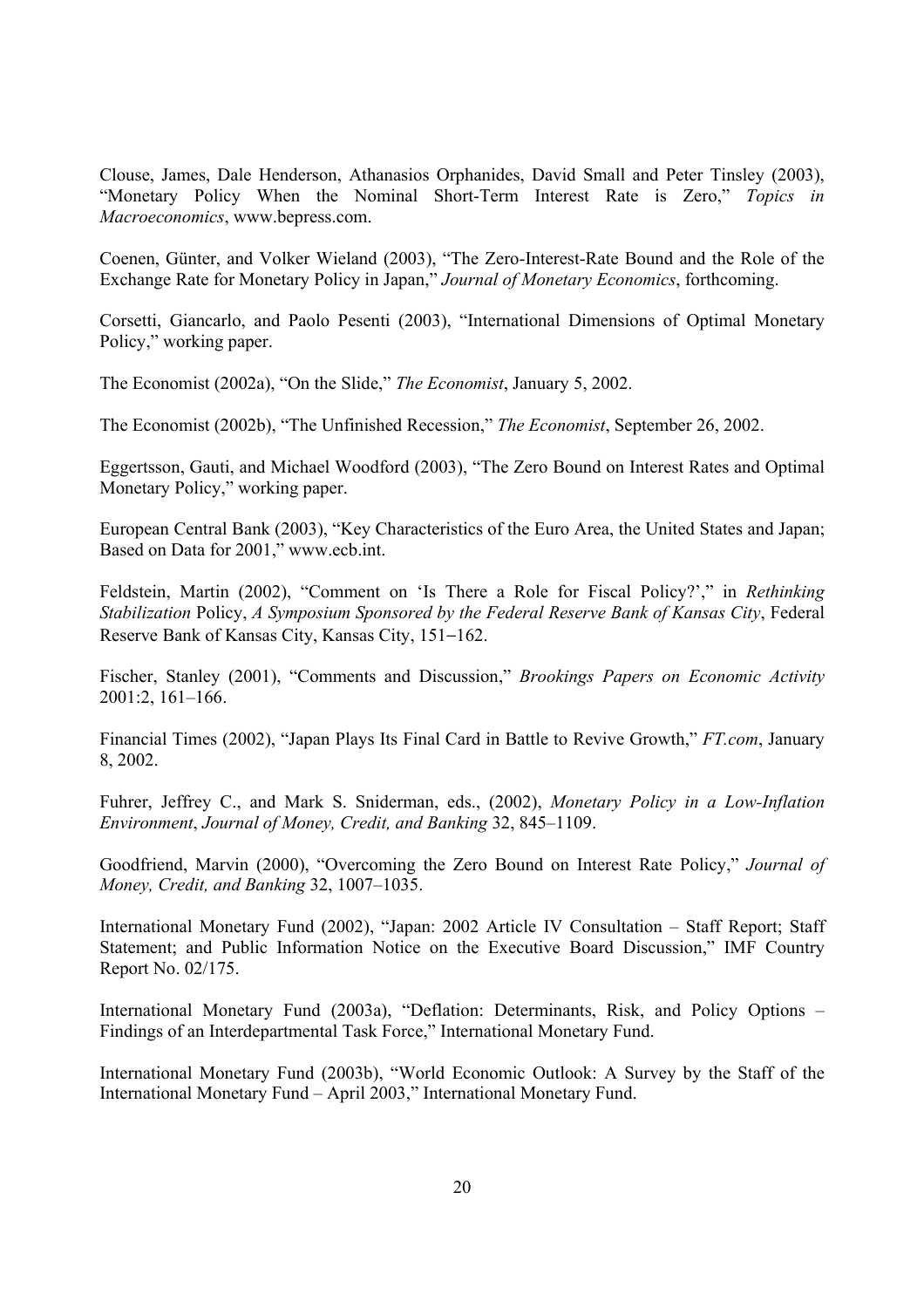Issing, Otmar (2002), "The Euro after Four Years: Is There a Risk of Deflation?" speech on December 2, 2003, European Central Bank.

Jung, Taehun, Yuki Teranishi and Tsutomu Watanabe (2001), "Zero Bound on Nominal Interest Rates and Optimal Monetary Policy," working paper, Hitotsubashi University.

Kashyap, Anil K. (2002), "Sorting Out Japan's Financial Crisis," *Federal Reserve Bank of Chicago Economic Perspectives*, 4th Quarter 2002, 42–55.

Krugman, Paul (1998), "It's Baaack! Japan's Slump and the Return of the Liquidity Trap," *Brookings Papers on Economic Activity* 1998:2, 137–187.

Lebow, David E. (1993), "Monetary Policy at Near Zero Interest Rates," Working Paper No. 136, Division of Research and Statistics, Federal Reserve Board.

McCallum, Bennett T. (2000), "Theoretical Analysis Regarding a Zero Lower Bound on Nominal Interest Rates," *Journal of Money, Credit, and Banking* 32, 870–904.

McCallum, Bennett T. (2002), "Inflation Targeting and the Liquidity Trap," in N. Loayza and R. Soto, eds., *Inflation Targeting: Design, Performance, Challenges*, Central Bank of Chile.

McCallum, Bennett T. (2003), "Japanese Monetary Policy 1991-2001," *Federal Reserve Bank of Richmond Economic Quarterly* 89, forthcoming.

McKinnon, Ronald I. (1999), "Wading in the Yen Trap," *The Economist*, July 24, 77–79.

Meltzer, Allan H. (2001), "Monetary Transmission at Low Inflation: Some Clues from Japan" *Monetary and Economic Studies* 19(S-1), Bank of Japan, 13–34.

Meltzer, Allan H. (2003), *A History of the Federal Reserve: Volume I*, University of Chicago Press, Chicago.

Obstfeld, Maurice, and Kenneth Rogoff (2002), "Global Implications of Self-Oriented National Monetary Rules," *Quarterly Journal of Economics* 117, 503–36.

Orphanides, Athanasios, and Volker Wieland (2000), "Efficient Monetary Policy Design near Price Stability," *Journal of the Japanese and International Economies* 14, 327–365.

Posen, Adam S. (1998), *Restoring Japan's Economic Growth*, Institute for International Economics, Washington, DC.

Sarno, Lucio, and Mark P. Taylor (2001), "Official Intervention in the Foreign Exchange Market: Is It Effective and, If So, How Does It Work?" *Journal of Economic Literature* 39, 839–868.

Saxonhouse, Gary (1999), "Japan's Growth Conundrum," *Financial Times*, June 14, 1999.